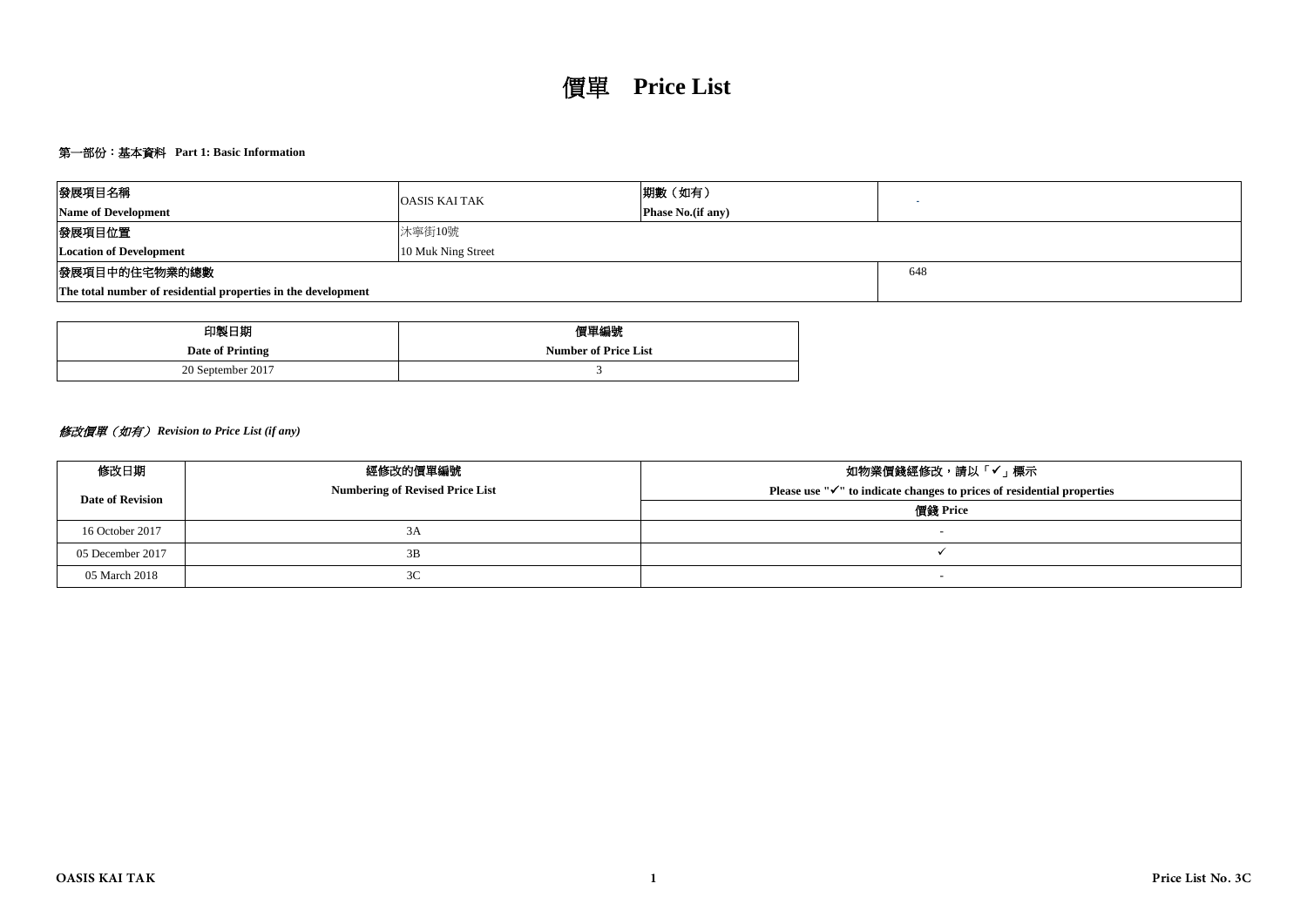**第二部份: 面積及售價資料**<br>Part 2: Information on Area and Price

| 物業的描述<br><b>Description of Residential</b><br><b>Property</b> |             |              | 實用面積<br>(包括露台,工作平台及陽台 (如有))<br>平方米(平方呎)                      | 售價(元)      | 實用面積<br>每平方米/呎售價<br>、元,每平方米<br>(元,每平方呎) | 其他指明項目的面積(不計算入實用面積)<br>Area of other specified items (Not included in the Saleable Area)<br>平方米 (平方呎)<br>sq. metre (sq.ft.) |                          |                          |                          |                          |                          |                          |                          |                          |                          |  |  |
|---------------------------------------------------------------|-------------|--------------|--------------------------------------------------------------|------------|-----------------------------------------|-----------------------------------------------------------------------------------------------------------------------------|--------------------------|--------------------------|--------------------------|--------------------------|--------------------------|--------------------------|--------------------------|--------------------------|--------------------------|--|--|
|                                                               |             |              | Saleable Area<br>(including balcony, utility platform and    | Price (\$) | <b>Unit Rate of Saleable</b><br>Area    | 空調機房                                                                                                                        | 窗台                       | 閣樓                       | 平台                       | 花園                       | 停車位                      | 天台                       | 梯屋                       | 前庭                       | 庭院                       |  |  |
| 大廈名稱<br><b>Block Name</b>                                     | 樓層<br>Floor | 單位<br>Unit   | verandah, if any)<br>sq. metre (sq.ft.)                      |            | \$ per sq. metre<br>\$per sq.ft.)       | Air-conditioning<br>plant room                                                                                              | Bay<br>window            | Cockloft                 | <b>Flat roof</b>         | Garden                   | Parking<br>space         | Roof                     | <b>Stairhood</b>         | <b>Terrace</b>           | Yard                     |  |  |
|                                                               |             |              |                                                              |            | 319,740                                 |                                                                                                                             |                          |                          |                          |                          |                          |                          |                          |                          |                          |  |  |
|                                                               |             |              | 50.563 (544)                                                 | 16,167,000 | (29,719)                                |                                                                                                                             |                          |                          |                          |                          |                          |                          |                          |                          |                          |  |  |
|                                                               | 33          | A            | 露台 Balcony: 2.000 (22)<br>工作平台 Utility Platform : $0.000(0)$ | 16.976.000 | 335,740                                 | $-$                                                                                                                         | $\overline{\phantom{a}}$ | $\sim$                   | $\overline{\phantom{a}}$ | $\sim$                   | $\sim$                   | $\sim$                   | $\sim$                   | $\overline{\phantom{a}}$ | $\sim$                   |  |  |
|                                                               |             |              |                                                              |            | (31,206)                                |                                                                                                                             |                          |                          |                          |                          |                          |                          |                          |                          |                          |  |  |
|                                                               |             |              | 50.563 (544)                                                 |            | 318,474                                 |                                                                                                                             |                          |                          |                          |                          |                          |                          |                          |                          |                          |  |  |
|                                                               | 32          | $\mathbf{A}$ | 露台 Balcony: 2.000 (22)<br>工作平台 Utility Platform: 0.000 (0)   | 16,103,000 | (29,601)                                | $\sim$ $-$                                                                                                                  | $\overline{\phantom{a}}$ | $\sim$                   | $\overline{\phantom{a}}$ | $\overline{\phantom{a}}$ | $\overline{\phantom{a}}$ | ÷.                       | $\overline{\phantom{a}}$ | Ξ.                       | $\overline{\phantom{a}}$ |  |  |
|                                                               | 31          | $\mathbf{A}$ | 50.563 (544)<br>露台 Balcony: 2.000 (22)                       | 16,039,000 | 317,208                                 | $\sim$                                                                                                                      | $\sim$                   | $\sim$                   | $\sim$                   | $\sim$ $\sim$            | $\sim$                   | $\overline{\phantom{a}}$ | $\sim$                   | $\sim$                   | $\sim$                   |  |  |
|                                                               |             |              | 工作平台 Utility Platform: 0.000 (0)                             |            | (29, 483)                               |                                                                                                                             |                          |                          |                          |                          |                          |                          |                          |                          |                          |  |  |
|                                                               | 30          | A            | 50.563 (544)<br>露台 Balcony: 2.000 (22)                       | 15,975,000 | 315,942                                 | $\sim$                                                                                                                      | $\sim$                   | $\sim$                   | $\sim$                   | $\sim$                   | $\sim$                   | $\sim$                   | $\sim$                   | $\overline{a}$           | $\sim$                   |  |  |
|                                                               |             |              | 工作平台 Utility Platform: 0.000 (0)                             |            | (29,366)                                |                                                                                                                             |                          |                          |                          |                          |                          |                          |                          |                          |                          |  |  |
|                                                               | 29          | A            | 50.563 (544)<br>露台 Balcony: 2.000 (22)                       | 15,911,000 | 314,677                                 | $\sim$                                                                                                                      | $\overline{\phantom{a}}$ | ٠.                       | $\sim$                   | $\sim$ $\sim$            | $\sim$                   | $\overline{\phantom{a}}$ | $\sim$                   | $\overline{\phantom{a}}$ | $\overline{a}$           |  |  |
|                                                               |             |              | 工作平台 Utility Platform: 0.000 (0)                             |            | (29, 248)                               |                                                                                                                             |                          |                          |                          |                          |                          |                          |                          |                          |                          |  |  |
|                                                               | 28          | $\mathbf{A}$ | 50.563 (544)<br>露台 Balcony: 2.000 (22)                       | 15,848,000 | 313,431                                 | $\sim$                                                                                                                      | $\overline{\phantom{a}}$ | $\sim$                   | $\sim$                   | $\overline{\phantom{a}}$ | $\overline{\phantom{a}}$ | $\overline{\phantom{a}}$ | $\sim$                   | μ.                       | $\overline{\phantom{a}}$ |  |  |
|                                                               |             |              | 工作平台 Utility Platform: 0.000 (0)<br>50.563 (544)             |            | (29, 132)<br>310,939                    |                                                                                                                             |                          |                          |                          |                          |                          |                          |                          |                          |                          |  |  |
| Tower 3<br>第3座                                                | 27          | A            | 露台 Balcony: 2.000 (22)                                       | 15,722,000 |                                         | $\sim$                                                                                                                      | $\sim$                   | $\sim$                   | $\sim$                   | $\sim$ $\sim$            | $\sim$                   | $\overline{\phantom{a}}$ | $\sim$                   | $\overline{a}$           | $\overline{\phantom{a}}$ |  |  |
|                                                               |             |              | 工作平台 Utility Platform : 0.000 (0)<br>50.563 (544)            |            | (28,901)<br>309,693                     |                                                                                                                             |                          |                          |                          |                          |                          |                          |                          |                          |                          |  |  |
|                                                               | 26          | A            | 露台 Balcony: 2.000 (22)<br>工作平台 Utility Platform : $0.000(0)$ | 15,659,000 | (28, 785)                               | $\overline{\phantom{a}}$                                                                                                    | $\sim$                   | $\overline{\phantom{a}}$ | $\overline{\phantom{a}}$ | $\overline{\phantom{a}}$ | $\overline{\phantom{a}}$ | $\overline{\phantom{a}}$ | $\sim$                   | --                       | $\sim$                   |  |  |
|                                                               |             |              | 50.563 (544)                                                 |            | 308,467                                 |                                                                                                                             |                          |                          |                          |                          |                          |                          |                          |                          |                          |  |  |
|                                                               | 25          | A            | 露台 Balcony: 2.000 (22)<br>工作平台 Utility Platform : $0.000(0)$ | 15,597,000 | (28,671)                                | $\sim$ $-$                                                                                                                  | $\sim$                   | $\sim$                   | $\overline{\phantom{a}}$ | $\overline{\phantom{a}}$ | $\overline{\phantom{a}}$ | $\overline{\phantom{a}}$ | $\overline{\phantom{a}}$ | --                       | $\sim$                   |  |  |
|                                                               |             |              | 50.563 (544)                                                 |            | 307,240                                 |                                                                                                                             |                          |                          |                          |                          |                          |                          |                          |                          |                          |  |  |
|                                                               | 23          | A            | 露台 Balcony: 2.000 (22)<br>工作平台 Utility Platform: 0.000 (0)   | 15,535,000 | (28, 557)                               | $\sim$                                                                                                                      | $\overline{\phantom{a}}$ | $\sim$                   | $\sim$                   | $\overline{a}$           | $\sim$                   | $\overline{\phantom{a}}$ | $\overline{\phantom{a}}$ | $\overline{\phantom{a}}$ | $\overline{\phantom{a}}$ |  |  |
|                                                               |             |              | 50.563 (544)                                                 |            | 306,014                                 |                                                                                                                             |                          |                          |                          |                          |                          |                          |                          |                          |                          |  |  |
|                                                               | 22          | A            | 露台 Balcony: 2.000 (22)<br>工作平台 Utility Platform: 0.000 (0)   | 15,473,000 | (28, 443)                               | $\sim$ $-$                                                                                                                  | $\overline{\phantom{a}}$ | ÷.                       | $\sim$                   | $\overline{a}$           | $\sim$                   | $\sim$                   | $\sim$                   | $\overline{\phantom{a}}$ | $\overline{a}$           |  |  |
|                                                               | 35          | $\, {\bf B}$ | 25.539 (275)<br>露台 Balcony: 2.000 (22)                       | 7,800,000  | 305,415                                 | $\sim$                                                                                                                      | $\sim$                   | ÷.                       | $\sim$                   | $\overline{\phantom{a}}$ | $\sim$                   | ÷.                       | ÷.                       | Ξ.                       | $\overline{\phantom{a}}$ |  |  |
|                                                               |             |              | 工作平台 Utility Platform : $0.000(0)$                           |            | (28, 364)                               |                                                                                                                             |                          |                          |                          |                          |                          |                          |                          |                          |                          |  |  |
|                                                               | 33          | $\, {\bf B}$ | 50.991 (549)<br>露台 Balcony: 2.000 (22)                       | 16.457,000 | 322,743                                 | $-$                                                                                                                         | $\overline{\phantom{a}}$ | $\sim$                   | $\sim$                   | $\sim$ $\sim$            | $\sim$                   | $\overline{\phantom{a}}$ | $\sim$                   | $\overline{\phantom{a}}$ | $\overline{\phantom{a}}$ |  |  |
|                                                               |             |              | 工作平台 Utility Platform: 0.000 (0)                             |            | (29,976)                                |                                                                                                                             |                          |                          |                          |                          |                          |                          |                          |                          |                          |  |  |
|                                                               | 32          | $\, {\bf B}$ | 50.991 (549)<br>露台 Balcony: 2.000 (22)                       | 16,391,000 | 321,449                                 | $\sim$                                                                                                                      | $\sim$                   | $\sim$                   | $\sim$                   | $\sim$ $\sim$            | $\sim$                   | $\sim$                   | $\sim$                   | $\sim$                   | $\overline{a}$           |  |  |
|                                                               |             |              | 工作平台 Utility Platform: 0.000 (0)                             |            | (29, 856)                               |                                                                                                                             |                          |                          |                          |                          |                          |                          |                          |                          |                          |  |  |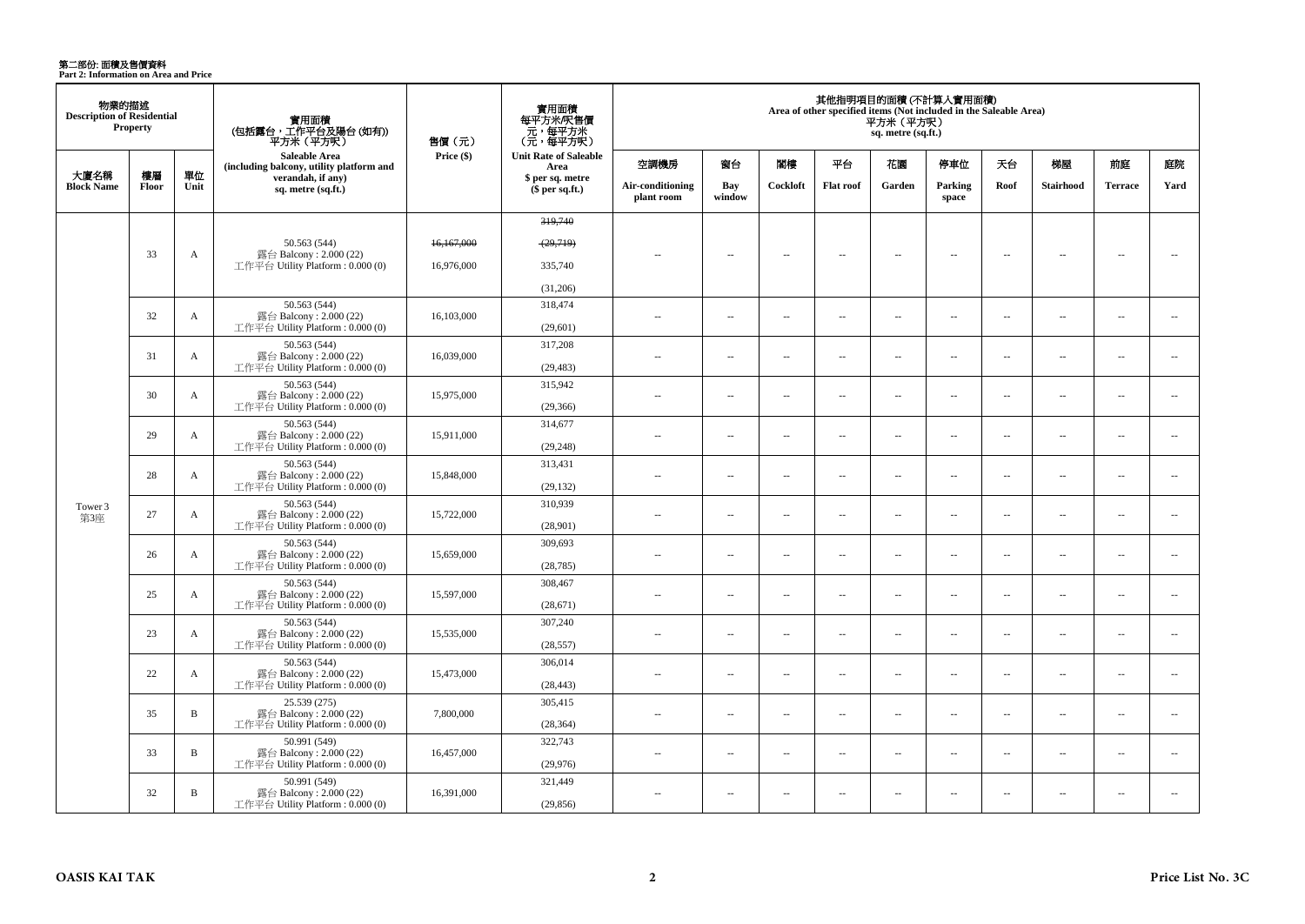| 物業的描述<br><b>Description of Residential</b><br>Property |       |              | 實用面積<br>(包括露台,工作平台及陽台(如有))<br>平方米(平方呎)                                      | 售價(元)      | 實用面積<br>每平方米/呎售價<br>- 元, 每平方米<br>(元, 每平方呎) | 其他指明項目的面積 (不計算入實用面積)<br>Area of other specified items (Not included in the Saleable Area)<br>平方米 (平方呎)<br>sq. metre (sq.ft.) |                          |                          |                          |                          |                          |                          |                          |                          |                             |  |
|--------------------------------------------------------|-------|--------------|-----------------------------------------------------------------------------|------------|--------------------------------------------|------------------------------------------------------------------------------------------------------------------------------|--------------------------|--------------------------|--------------------------|--------------------------|--------------------------|--------------------------|--------------------------|--------------------------|-----------------------------|--|
| 大廈名稱                                                   | 樓層    | 單位           | Saleable Area<br>(including balcony, utility platform and                   | Price (\$) | <b>Unit Rate of Saleable</b><br>Area       | 空調機房                                                                                                                         | 窗台                       | 閨樓                       | 平台                       | 花園                       | 停車位                      | 天台                       | 梯屋                       | 前庭                       | 庭院                          |  |
| <b>Block Name</b>                                      | Floor | Unit         | verandah, if any)<br>sq. metre (sq.ft.)                                     |            | \$ per sq. metre<br>\$per sq.ft.)          | Air-conditioning<br>plant room                                                                                               | Bay<br>window            | Cockloft                 | <b>Flat roof</b>         | Garden                   | Parking<br>space         | Roof                     | Stairhood                | <b>Terrace</b>           | Yard                        |  |
|                                                        | 31    | $\, {\bf B}$ | 50.991 (549)<br>露台 Balcony: 2.000 (22)<br>工作平台 Utility Platform: 0.000 (0)  | 16,326,000 | 320,174<br>(29, 738)                       | ÷.                                                                                                                           | $\ldots$                 | $\sim$                   | μ.                       | $\overline{a}$           | $\sim$                   | $\overline{\phantom{a}}$ | Ξ.                       | $\ddot{\phantom{a}}$     | $\overline{\phantom{a}}$    |  |
|                                                        | 30    | $\, {\bf B}$ | 50.991 (549)<br>露台 Balcony: 2.000 (22)<br>工作平台 Utility Platform : 0.000 (0) | 16,261,000 | 318,899<br>(29,619)                        | $\sim$                                                                                                                       | $\sim$                   | $\sim$                   | $\sim$                   | $\sim$                   | $\sim$                   | $\sim$                   | $\overline{a}$           | $\sim$                   | $\sim$                      |  |
|                                                        | 29    | $\, {\bf B}$ | 50.991 (549)<br>露台 Balcony: 2.000 (22)<br>工作平台 Utility Platform : 0.000 (0) | 16,196,000 | 317,625<br>(29, 501)                       | $\overline{\phantom{a}}$                                                                                                     | $\overline{\phantom{a}}$ | $\sim$                   | μ.                       | $\overline{\phantom{a}}$ | $\overline{\phantom{a}}$ | $\overline{\phantom{a}}$ | Ξ.                       | $\overline{\phantom{a}}$ | $\overline{\phantom{a}}$    |  |
|                                                        | 28    | $\, {\bf B}$ | 50.991 (549)<br>露台 Balcony: 2.000 (22)<br>工作平台 Utility Platform: 0.000 (0)  | 16,132,000 | 316,370<br>(29, 384)                       | $\sim$                                                                                                                       | $\overline{a}$           | $\sim$                   | $\sim$                   | $\sim$ $\sim$            | $\sim$                   | $\sim$                   | $\overline{\phantom{a}}$ | $\sim$                   | $\sim$                      |  |
|                                                        | 26    | $\, {\bf B}$ | 50.991 (549)<br>露台 Balcony: 2.000 (22)<br>工作平台 Utility Platform: 0.000 (0)  | 15,940,000 | 312,604<br>(29, 035)                       |                                                                                                                              | --                       | $\sim$                   | --                       | $\overline{\phantom{a}}$ | $\overline{\phantom{a}}$ | $\overline{\phantom{a}}$ | --                       | $\ddotsc$                | $\overline{\phantom{a}}$    |  |
|                                                        | 25    | $\, {\bf B}$ | 50.991 (549)<br>露台 Balcony: 2.000 (22)<br>工作平台 Utility Platform: 0.000 (0)  | 15,876,000 | 311.349<br>(28,918)                        | $\sim$                                                                                                                       | $\sim$                   | $\sim$                   | $\sim$                   | $\sim$ $\sim$            | $\overline{\phantom{a}}$ | $\sim$                   | $\sim$                   | $\overline{\phantom{a}}$ | $\overline{\phantom{a}}$    |  |
|                                                        | 21    | $\mathbf B$  | 50.991 (549)<br>露台 Balcony: 2.000 (22)<br>工作平台 Utility Platform: 0.000 (0)  | 15,687,000 | 307,643<br>(28, 574)                       | ÷.                                                                                                                           | μ.                       | ÷.                       | μ.                       | $\sim$                   | $\sim$                   | $\overline{\phantom{a}}$ | Ξ.                       | $\ddot{\phantom{a}}$     | $\sim$                      |  |
| Tower 3                                                | 20    | $\, {\bf B}$ | 50.991 (549)<br>露台 Balcony: 2.000 (22)<br>工作平台 Utility Platform: 0.000 (0)  | 15,625,000 | 306,427<br>(28, 461)                       | $\overline{\phantom{a}}$                                                                                                     | $\sim$                   | $\sim$                   | $\sim$                   | $\sim$ $\sim$            | $\sim$                   | $\overline{\phantom{a}}$ | $\sim$                   | $\sim$                   | $\mathcal{L}_{\mathcal{A}}$ |  |
| 第3座                                                    | 17    | $\, {\bf B}$ | 50.991 (549)<br>露台 Balcony: 2.000 (22)<br>工作平台 Utility Platform: 0.000 (0)  | 15,378,000 | 301,583<br>(28,011)                        | 44                                                                                                                           | $\overline{\phantom{a}}$ | $\sim$                   | μ.                       | $\sim$                   | $\sim$                   | $\overline{\phantom{a}}$ | Ξ.                       | $\ddot{\phantom{a}}$     | $\overline{\phantom{a}}$    |  |
|                                                        | 16    | B            | 50.991 (549)<br>露台 Balcony: 2.000 (22)<br>工作平台 Utility Platform : 0.000 (0) | 15,316,000 | 300,367<br>(27, 898)                       | $\sim$                                                                                                                       | $\overline{a}$           | $\sim$                   | $\sim$                   | $\overline{a}$           | $\sim$                   | $\sim$                   | $\overline{\phantom{a}}$ | $\sim$                   | $\overline{\phantom{a}}$    |  |
|                                                        | 10    | $\, {\bf B}$ | 50.991 (549)<br>露台 Balcony: 2.000 (22)<br>工作平台 Utility Platform : 0.000 (0) | 15,074,000 | 295,621<br>(27, 457)                       | 44                                                                                                                           | $\overline{\phantom{a}}$ | $\overline{\phantom{a}}$ | --                       | $\overline{\phantom{a}}$ | $\overline{\phantom{a}}$ | $\overline{\phantom{a}}$ | $\overline{\phantom{a}}$ | $\overline{\phantom{a}}$ | $\overline{\phantom{a}}$    |  |
|                                                        | 6     | B            | 50.991 (549)<br>露台 Balcony: 2.000 (22)<br>工作平台 Utility Platform : 0.000 (0) | 14,776,000 | 289,777<br>(26,914)                        | $\sim$                                                                                                                       | $\overline{\phantom{a}}$ | $\sim$                   | $\sim$                   | $\sim$                   | $\sim$                   | $\overline{\phantom{a}}$ | $\overline{a}$           | $\ddot{\phantom{a}}$     | $\sim$                      |  |
|                                                        | 33    | $\mathbf C$  | 25.524 (275)<br>露台 Balcony: 2.000 (22)<br>工作平台 Utility Platform: 0.000 (0)  | 7,783,000  | 304,929<br>(28, 302)                       | ÷.                                                                                                                           | $\ldots$                 | $\sim$                   | μ.                       | $\overline{a}$           | $\sim$                   | $\overline{\phantom{a}}$ | $\overline{\phantom{a}}$ | $\ddot{\phantom{a}}$     | $\sim$                      |  |
|                                                        | 32    | $\mathbf C$  | 25.524 (275)<br>露台 Balcony: 2.000 (22)<br>工作平台 Utility Platform: 0.000 (0)  | 7,760,000  | 304,028<br>(28, 218)                       | $\sim$                                                                                                                       | $\overline{\phantom{a}}$ | $\sim$                   | $\overline{\phantom{a}}$ | $\overline{\phantom{a}}$ | $\overline{\phantom{a}}$ | $\sim$                   | $\overline{\phantom{a}}$ | $\overline{\phantom{a}}$ | $\overline{\phantom{a}}$    |  |
|                                                        | 31    | $\mathsf{C}$ | 25.524 (275)<br>露台 Balcony: 2.000 (22)<br>工作平台 Utility Platform : 0.000 (0) | 7,737,000  | 303,126<br>(28, 135)                       | $\sim$                                                                                                                       | $\overline{\phantom{a}}$ | $\sim$                   | μ.                       | $\sim$                   | $\sim$                   | $\overline{\phantom{a}}$ | $\overline{\phantom{a}}$ | $\ddot{\phantom{a}}$     | $\sim$                      |  |
|                                                        | 30    | $\mathsf{C}$ | 25.524 (275)<br>露台 Balcony: 2.000 (22)<br>工作平台 Utility Platform: 0.000 (0)  | 7,713,000  | 302,186<br>(28,047)                        | $\overline{\phantom{a}}$                                                                                                     | $\sim$                   | $\sim$                   | $\sim$                   | $\sim$ $\sim$            | $\sim$                   | $\sim$                   | $\sim$                   | $\sim$                   |                             |  |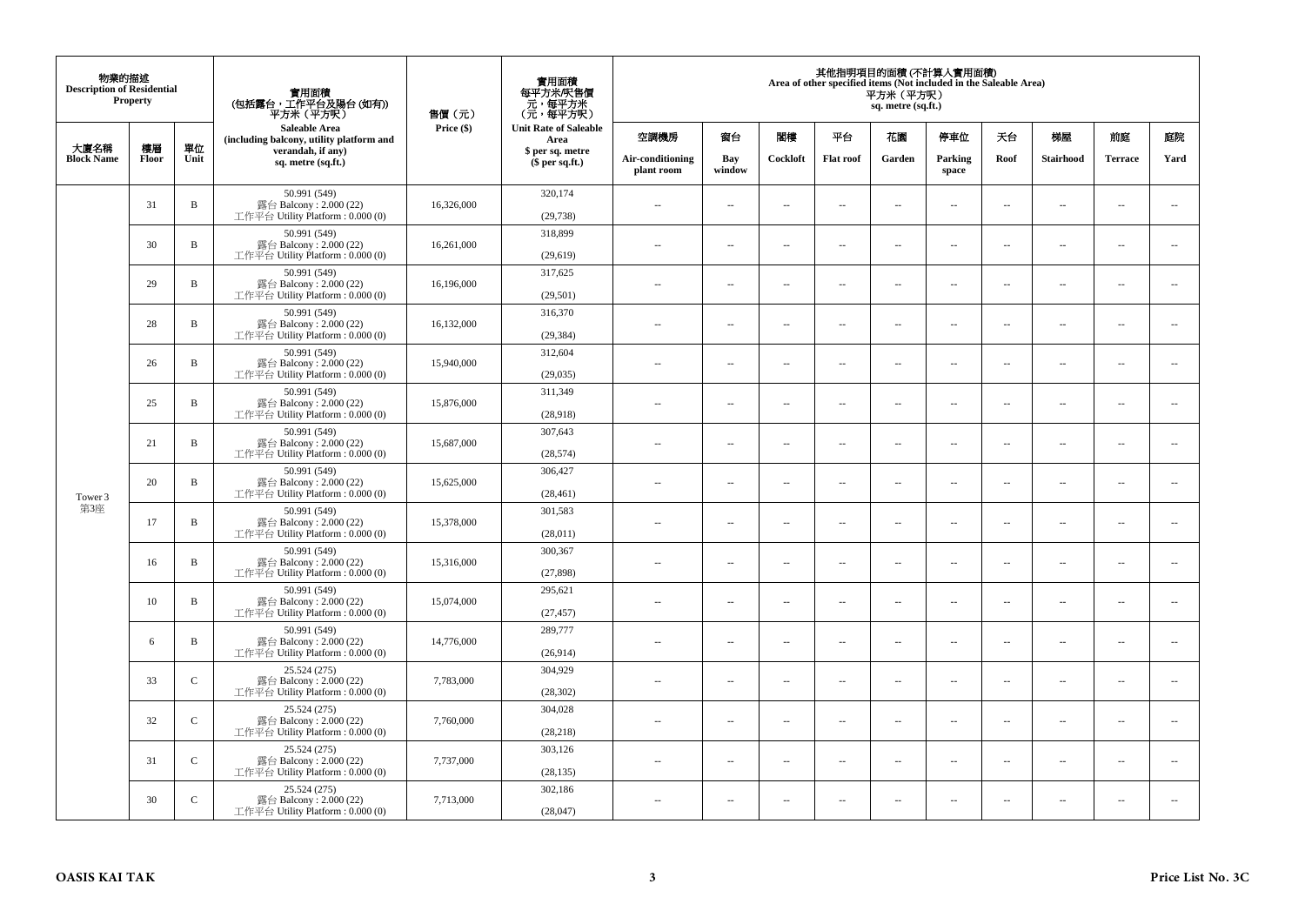| 物業的描述<br><b>Description of Residential</b><br><b>Property</b> |        |              | 實用面積<br>(包括露台,工作平台及陽台(如有))<br>平方米(平方呎)                                       | 售價(元)      | 實用面積<br>每平方米/呎售價<br>- 元, 每平方米<br>(元, 每平方呎) | 其他指明項目的面積 (不計算入實用面積)<br>Area of other specified items (Not included in the Saleable Area)<br>平方米(平方呎)<br>sq. metre (sq.ft.) |                          |                          |                  |                          |                          |                          |                          |                      |                          |  |  |
|---------------------------------------------------------------|--------|--------------|------------------------------------------------------------------------------|------------|--------------------------------------------|-----------------------------------------------------------------------------------------------------------------------------|--------------------------|--------------------------|------------------|--------------------------|--------------------------|--------------------------|--------------------------|----------------------|--------------------------|--|--|
| 大廈名稱                                                          | 樓層     | 單位           | <b>Saleable Area</b><br>(including balcony, utility platform and             | Price (\$) | <b>Unit Rate of Saleable</b><br>Area       | 空調機房                                                                                                                        | 窗台                       | 閣樓                       | 平台               | 花園                       | 停車位                      | 天台                       | 梯屋                       | 前庭                   | 庭院                       |  |  |
| <b>Block Name</b>                                             | Floor  | Unit         | verandah, if any)<br>sq. metre (sq.ft.)                                      |            | \$ per sq. metre<br>$$$ per sq.ft.)        | Air-conditioning<br>plant room                                                                                              | Bay<br>window            | Cockloft                 | <b>Flat</b> roof | Garden                   | Parking<br>space         | Roof                     | Stairhood                | <b>Terrace</b>       | Yard                     |  |  |
|                                                               | 29     | $\mathsf{C}$ | 25.524 (275)<br>露台 Balcony: $2.000(22)$<br>工作平台 Utility Platform: 0.000 (0)  | 7,690,000  | 301,285<br>(27,964)                        | $\ddot{\phantom{a}}$                                                                                                        | $\overline{\phantom{a}}$ | $\sim$                   | μ.               | $\sim$                   | $\sim$                   | $\overline{\phantom{a}}$ | $\overline{\phantom{a}}$ | $\ddot{\phantom{a}}$ | $\overline{\phantom{a}}$ |  |  |
|                                                               | 28     | $\mathbf C$  | 25.524 (275)<br>露台 Balcony: 2.000 (22)<br>工作平台 Utility Platform: 0.000 (0)   | 7,667,000  | 300,384<br>(27, 880)                       | $\sim$                                                                                                                      | $\overline{\phantom{a}}$ | $\sim$                   | μ.               | $\overline{a}$           | $\sim$                   | $\overline{\phantom{a}}$ | $\overline{\phantom{a}}$ | $\ddot{\phantom{a}}$ | $\overline{\phantom{a}}$ |  |  |
|                                                               | 27     | $\mathbf C$  | 25.524 (275)<br>露台 Balcony: 2.000 (22)<br>工作平台 Utility Platform : $0.000(0)$ | 7,613,000  | 298,268<br>(27, 684)                       | $\sim$                                                                                                                      | $\overline{\phantom{a}}$ | $\sim$                   | μ.               | $\ldots$                 | $\overline{\phantom{a}}$ | $\overline{\phantom{a}}$ | $\overline{\phantom{a}}$ | $\ldots$             | $\overline{\phantom{a}}$ |  |  |
|                                                               | 26     | $\mathbf C$  | 25.524 (275)<br>露台 Balcony: 2.000 (22)<br>工作平台 Utility Platform: 0.000 (0)   | 7,590,000  | 297,367<br>(27,600)                        | $\sim$                                                                                                                      | $\sim$                   | $\sim$                   | $\sim$           | $\sim$ $\sim$            | $\sim$                   | $\overline{\phantom{a}}$ | $\sim$                   | $\sim$               | $\overline{\phantom{a}}$ |  |  |
|                                                               | 32     | $\mathbf E$  | 31.534 (339)<br>露台 Balcony: 2.000 (22)<br>工作平台 Utility Platform: 0.000 (0)   | 9,488,000  | 300,882<br>(27,988)                        |                                                                                                                             | $\overline{\phantom{a}}$ | $\sim$                   | $\overline{a}$   | $\sim$                   | $\sim$                   | $\overline{\phantom{a}}$ | Ξ.                       | $\ddot{\phantom{a}}$ | $\sim$                   |  |  |
|                                                               | 31     | E            | 31.534 (339)<br>露台 Balcony: 2.000 (22)<br>工作平台 Utility Platform: 0.000 (0)   | 9,460,000  | 299,994<br>(27,906)                        | $\sim$                                                                                                                      | $\overline{a}$           | $\sim$                   | $\sim$           | $\overline{a}$           | $\sim$                   | $\sim$                   | $\overline{a}$           | $\overline{a}$       | $\sim$                   |  |  |
|                                                               | 28     | $\mathbf E$  | 31.534 (339)<br>露台 Balcony: 2.000 (22)<br>工作平台 Utility Platform: 0.000 (0)   | 9,374,000  | 297,266<br>(27, 652)                       | $\sim$                                                                                                                      | ۰.                       | $\sim$                   | $\sim$           | $\overline{\phantom{a}}$ | $\sim$                   | $\overline{\phantom{a}}$ | ۰.                       | $\sim$               | $\overline{\phantom{a}}$ |  |  |
| Tower 3                                                       | 27     | E            | 31.534 (339)<br>露台 Balcony: 2.000 (22)<br>工作平台 Utility Platform: 0.000 (0)   | 9,309,000  | 295,205<br>(27, 460)                       | $\sim$                                                                                                                      | $\sim$                   | $\sim$                   | $\sim$           | $\sim$                   | $\sim$                   | $\overline{\phantom{a}}$ | $\sim$                   | $\sim$               | $\sim$                   |  |  |
| 第3座                                                           | 23     | $\mathbf E$  | 31.534 (339)<br>露台 Balcony: 2.000 (22)<br>工作平台 Utility Platform: 0.000 (0)   | 9,225,000  | 292,541<br>(27, 212)                       | $\overline{\phantom{a}}$                                                                                                    | $\overline{\phantom{a}}$ | $\sim$                   | μ.               | $\sim$                   | $\sim$                   | $\overline{\phantom{a}}$ | $\sim$                   | $\ddot{\phantom{a}}$ | $\overline{\phantom{a}}$ |  |  |
|                                                               | 22     | E            | 31.534 (339)<br>露台 Balcony: 2.000 (22)<br>工作平台 Utility Platform: 0.000 (0)   | 9,197,000  | 291,653<br>(27, 130)                       | $\sim$                                                                                                                      | $\overline{\phantom{a}}$ | $\sim$                   | μ.               | $\overline{a}$           | $\sim$                   | $\sim$                   | $\sim$                   | $\ddot{\phantom{a}}$ | $\overline{\phantom{a}}$ |  |  |
|                                                               | 19     | $\mathbf E$  | 31.534 (339)<br>露台 Balcony: 2.000 (22)<br>工作平台 Utility Platform : $0.000(0)$ | 9,114,000  | 289,021<br>(26, 885)                       | $\overline{\phantom{a}}$                                                                                                    | $\ldots$                 | $\sim$                   | $\sim$           | $\overline{\phantom{a}}$ | $\overline{\phantom{a}}$ | $\overline{\phantom{a}}$ | $\overline{\phantom{a}}$ | $\ldots$             | $\overline{\phantom{a}}$ |  |  |
|                                                               | 18     | E            | 31.534 (339)<br>露台 Balcony: 2.000 (22)<br>工作平台 Utility Platform: 0.000 (0)   | 9,086,000  | 288,133<br>(26, 802)                       | ×.                                                                                                                          | $\sim$                   | $\sim$                   | $\sim$           | $\sim$ $\sim$            | $\sim$                   | $\overline{\phantom{a}}$ | $\sim$                   | $\sim$               | $\sim$                   |  |  |
|                                                               | 15     | E            | 31.534 (339)<br>露台 Balcony: 2.000 (22)<br>工作平台 Utility Platform : 0.000 (0)  | 8,968,000  | 284,391<br>(26, 454)                       | $\overline{\phantom{a}}$                                                                                                    | $\overline{\phantom{a}}$ | $\sim$                   | $\overline{a}$   | $\overline{\phantom{a}}$ | $\sim$                   | $\sim$                   | $\overline{\phantom{a}}$ | $\ddot{\phantom{a}}$ | $\sim$                   |  |  |
|                                                               | 12     | E            | 31.534 (339)<br>露台 Balcony: 2.000 (22)<br>工作平台 Utility Platform: 0.000 (0)   | 8,941,000  | 283,535<br>(26, 375)                       | $\sim$                                                                                                                      | $\overline{\phantom{a}}$ | $\sim$                   | $\sim$           | $\overline{a}$           | $\sim$                   | $\sim$                   | $\overline{\phantom{a}}$ | $\ddot{\phantom{a}}$ | $\sim$                   |  |  |
|                                                               | 8      | $\mathbf E$  | 31.534 (339)<br>露台 Balcony: 2.000 (22)<br>工作平台 Utility Platform: 0.000 (0)   | 8,833,000  | 280,110<br>(26,056)                        | $\sim$ $-$                                                                                                                  | $\overline{\phantom{a}}$ | $\sim$                   | μ.               | $\overline{\phantom{a}}$ | $\sim$                   | $\overline{\phantom{a}}$ | $\overline{\phantom{a}}$ | $\ddot{\phantom{a}}$ | $\sim$                   |  |  |
|                                                               | $\tau$ | $\mathbf E$  | 31.534 (339)<br>露台 Balcony: 2.000 (22)<br>工作平台 Utility Platform: 0.000 (0)   | 8,763,000  | 277,891<br>(25.850)                        | 44                                                                                                                          | $\overline{\phantom{a}}$ | $\overline{\phantom{a}}$ | --               | $\overline{\phantom{a}}$ | $\overline{\phantom{a}}$ | $\overline{\phantom{a}}$ | $\overline{\phantom{a}}$ | $\ddotsc$            | $\sim$                   |  |  |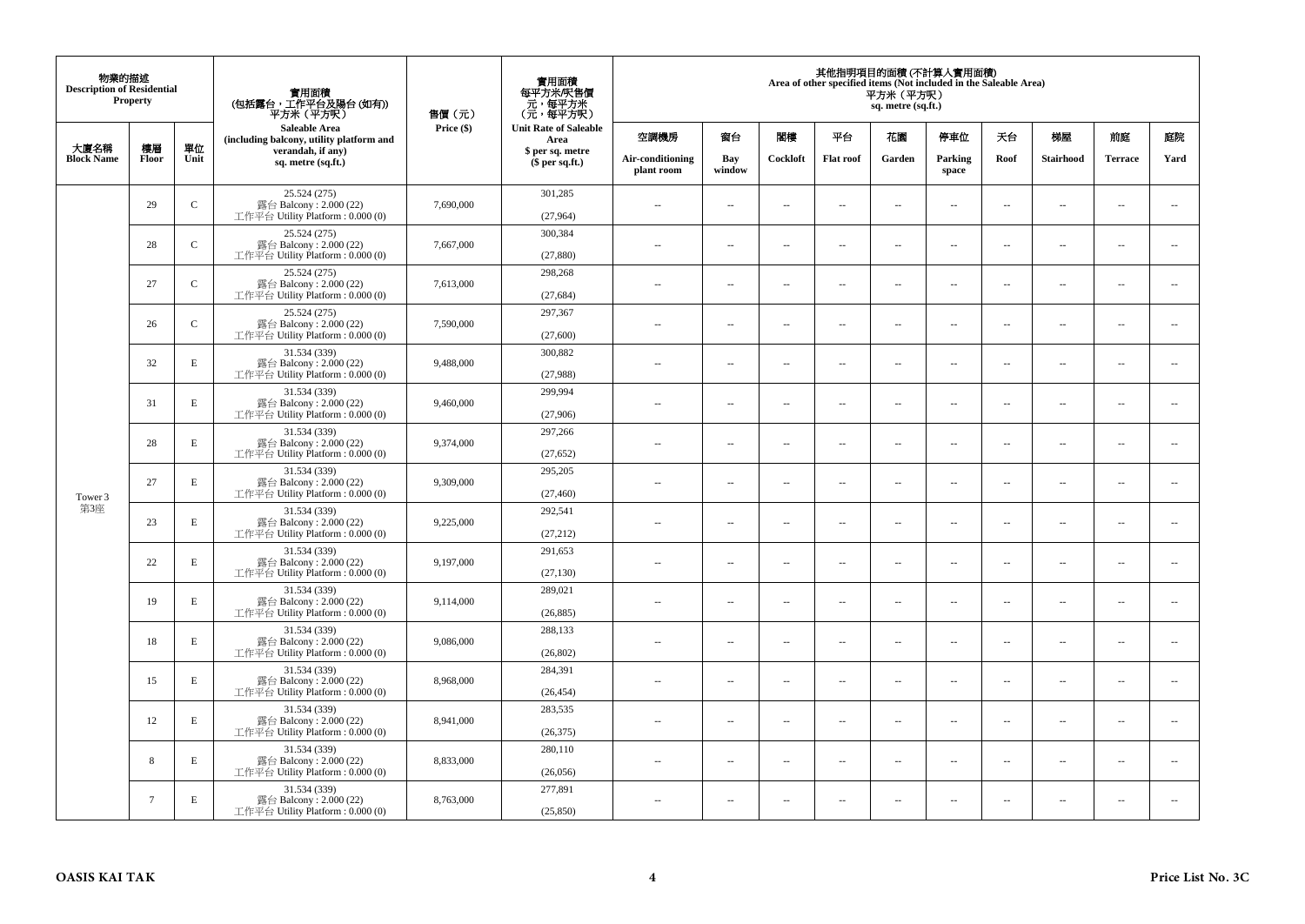| 物業的描述<br><b>Description of Residential</b><br><b>Property</b> |                 |              | 實用面積<br>(包括露台,工作平台及陽台(如有))<br>平方米 (平方呎)<br><b>Saleable Area</b>               | 售價(元)      | 實用面積<br>每平方米/呎售價<br>元,每平方米<br>(元,每平方呎) | 其他指明項目的面積 (不計算入實用面積)<br>Area of other specified items (Not included in the Saleable Area)<br>平方米 (平方呎)<br>sq. metre (sq.ft.) |                          |                          |                          |                          |                          |                          |                          |                |                          |  |  |
|---------------------------------------------------------------|-----------------|--------------|-------------------------------------------------------------------------------|------------|----------------------------------------|------------------------------------------------------------------------------------------------------------------------------|--------------------------|--------------------------|--------------------------|--------------------------|--------------------------|--------------------------|--------------------------|----------------|--------------------------|--|--|
|                                                               |                 |              | (including balcony, utility platform and                                      | Price (\$) | <b>Unit Rate of Saleable</b><br>Area   | 空調機房                                                                                                                         | 窗台                       | 閣樓                       | 平台                       | 花園                       | 停車位                      | 天台                       | 梯屋                       | 前庭             | 庭院                       |  |  |
| 大廈名稱<br><b>Block Name</b>                                     | 樓層<br>Floor     | 單位<br>Unit   | verandah, if any)<br>sq. metre (sq.ft.)                                       |            | \$ per sq. metre<br>$$$ per sq.ft.)    | Air-conditioning<br>plant room                                                                                               | Bay<br>window            | Cockloft                 | <b>Flat roof</b>         | Garden                   | Parking<br>space         | Roof                     | Stairhood                | <b>Terrace</b> | Yard                     |  |  |
|                                                               | 32              | $\rm F$      | 33.448 (360)<br>露台 Balcony: 2.000 (22)<br>工作平台 Utility Platform : 0.000 (0)   | 9,704,000  | 290,122<br>(26,956)                    | $\sim$                                                                                                                       | $\overline{\phantom{a}}$ | $\sim$                   | $\sim$                   | $\overline{a}$           | $\sim$                   | $\overline{\phantom{a}}$ | $\cdots$                 | $\sim$         | $\sim$                   |  |  |
|                                                               | 31              | $_{\rm F}$   | 33.448 (360)<br>露台 Balcony: 2.000 (22)<br>工作平台 Utility Platform: 0.000 (0)    | 9,675,000  | 289,255<br>(26, 875)                   | $\overline{\phantom{a}}$                                                                                                     | $\overline{\phantom{a}}$ | $\sim$                   | $\sim$                   | $\overline{a}$           | $\sim$                   | $\sim$                   | $\overline{\phantom{a}}$ | $\sim$         | $\sim$                   |  |  |
|                                                               | 28              | $_{\rm F}$   | 33.448 (360)<br>露台 Balcony: 2.000 (22)<br>工作平台 Utility Platform: 0.000 (0)    | 9,587,000  | 286,624<br>(26, 631)                   | $\sim$                                                                                                                       | $\overline{\phantom{a}}$ | $\sim$                   | $\overline{\phantom{a}}$ | μ.                       | $\overline{\phantom{a}}$ | $\overline{\phantom{a}}$ | $\overline{\phantom{a}}$ | $\sim$         | $\overline{\phantom{a}}$ |  |  |
|                                                               | 27              | $_{\rm F}$   | 33.448 (360)<br>露台 Balcony: 2.000 (22)<br>工作平台 Utility Platform : $0.000(0)$  | 9,520,000  | 284,621<br>(26, 444)                   | $\sim$                                                                                                                       | $\overline{a}$           | $\sim$                   | $\sim$                   | $\sim$                   | $\sim$                   | $\sim$                   | $\sim$                   | $\sim$         | $\sim$                   |  |  |
|                                                               | 23              | $_{\rm F}$   | 33.448 (360)<br>露台 Balcony: 2.000 (22)<br>工作平台 Utility Platform : $0.000(0)$  | 9,434,000  | 282,050<br>(26, 206)                   |                                                                                                                              | $\sim$                   | ÷.                       | $\sim$                   | μ.                       | $\sim$                   | $\sim$                   | $\overline{\phantom{a}}$ | ÷.             | $\sim$                   |  |  |
|                                                               | 22              | $_{\rm F}$   | 33.448 (360)<br>露台 Balcony: 2.000 (22)<br>工作平台 Utility Platform: 0.000 (0)    | 9,406,000  | 281,213<br>(26, 128)                   | ٠.                                                                                                                           | $\overline{\phantom{a}}$ | $\sim$                   | $\sim$                   | $\overline{\phantom{a}}$ | $\sim$                   | $\sim$                   | $\overline{\phantom{a}}$ | $\sim$         | $\sim$                   |  |  |
| Tower 3<br>第3座                                                | 19              | $\rm F$      | 33.448 (360)<br>露台 Balcony: 2.000 (22)<br>工作平台 Utility Platform : 0.000 (0)   | 9,321,000  | 278,671<br>(25,892)                    | $\sim$                                                                                                                       | $\overline{\phantom{a}}$ | $\overline{\phantom{a}}$ | $\overline{\phantom{a}}$ | --                       | $\overline{\phantom{a}}$ | $\sim$                   | $\overline{\phantom{a}}$ | $\sim$         | $\sim$                   |  |  |
|                                                               | 18              | $_{\rm F}$   | 33.448 (360)<br>露台 Balcony: 2.000 (22)<br>工作平台 Utility Platform: 0.000 (0)    | 9,292,000  | 277,804<br>(25, 811)                   | $\sim$                                                                                                                       | $\overline{a}$           | $\sim$                   | $\sim$                   | $\sim$                   | $\sim$                   | $\sim$                   | $\sim$                   | $\sim$         | $\sim$                   |  |  |
|                                                               | 15              | $_{\rm F}$   | 33.448 (360)<br>露台 Balcony: $2.000(22)$<br>工作平台 Utility Platform : $0.000(0)$ | 9,172,000  | 274,217<br>(25, 478)                   | $-$                                                                                                                          | $\sim$                   | ÷.                       | $\sim$                   | $\overline{a}$           | $\sim$                   | $\overline{\phantom{a}}$ | $\overline{\phantom{a}}$ | $\sim$         | $\sim$                   |  |  |
|                                                               | 12              | $\rm F$      | 33.448 (360)<br>露台 Balcony: 2.000 (22)<br>工作平台 Utility Platform: 0.000 (0)    | 9,144,000  | 273,380<br>(25,400)                    | $\overline{\phantom{a}}$                                                                                                     | $\overline{\phantom{a}}$ | $\sim$                   | $\sim$                   | $\overline{a}$           | $\sim$                   | $\sim$                   | $\overline{\phantom{a}}$ | $\sim$         | $\sim$                   |  |  |
|                                                               | 8               | $\rm F$      | 33.448 (360)<br>露台 Balcony: 2.000 (22)<br>工作平台 Utility Platform: 0.000 (0)    | 9,034,000  | 270,091<br>(25,094)                    | $\overline{\phantom{a}}$                                                                                                     | $\overline{\phantom{a}}$ | $\sim$                   | $\sim$                   | μ.                       | $\overline{\phantom{a}}$ | $\overline{\phantom{a}}$ | $\overline{\phantom{a}}$ | $\sim$         | $\sim$                   |  |  |
|                                                               | $7\phantom{.0}$ | $\mathbf{F}$ | 33.448 (360)<br>露台 Balcony: 2.000 (22)<br>工作平台 Utility Platform: 0.000 (0)    | 8,962,000  | 267,938<br>(24, 894)                   | $\overline{a}$                                                                                                               | $\overline{\phantom{a}}$ | $\sim$                   | $\sim$                   | $\overline{\phantom{a}}$ | $\sim$                   | $\overline{\phantom{a}}$ | $\sim$                   | $\sim$         | $\sim$                   |  |  |
|                                                               | 35              | B            | 33.862 (364)<br>露台 Balcony: 2.000 (22)<br>工作平台 Utility Platform : $0.000(0)$  | 9,729,000  | 287,313<br>(26, 728)                   | $\overline{\phantom{a}}$                                                                                                     | $\sim$                   | $\sim$                   | $\sim$                   | μ.                       | $\sim$                   | $\sim$                   | $\overline{\phantom{a}}$ | $\sim$         | $\sim$                   |  |  |
| Tower 5                                                       | 33              | B            | 49.646 (534)<br>露台 Balcony: 2.000 (22)<br>工作平台 Utility Platform: 0.000 (0)    | 16,001,000 | 322,302<br>(29,964)                    | $\sim$                                                                                                                       | $\overline{\phantom{a}}$ | $\sim$                   | $\sim$                   | $\overline{a}$           | $\sim$                   | $\sim$                   | $\overline{\phantom{a}}$ | $\sim$         | $\sim$                   |  |  |
| 第5座                                                           | 32              | B            | 49.646 (534)<br>露台 Balcony: 2.000 (22)<br>工作平台 Utility Platform : $0.000(0)$  | 15,937,000 | 321,013<br>(29, 845)                   | $-$                                                                                                                          | $\overline{\phantom{a}}$ | $\sim$                   | $\sim$                   | ۰.                       | $\sim$                   | $\overline{\phantom{a}}$ | $\overline{\phantom{a}}$ | $\sim$         | $\sim$                   |  |  |
|                                                               | 31              | B            | 49.646 (534)<br>露台 Balcony: 2.000 (22)<br>工作平台 Utility Platform: 0.000 (0)    | 15,874,000 | 319,744<br>(29, 727)                   | ٠.                                                                                                                           | $\overline{\phantom{a}}$ | 4                        | $\overline{\phantom{a}}$ | --                       | $\sim$                   | $\overline{\phantom{a}}$ | $\overline{\phantom{a}}$ | $\sim$         | $\sim$                   |  |  |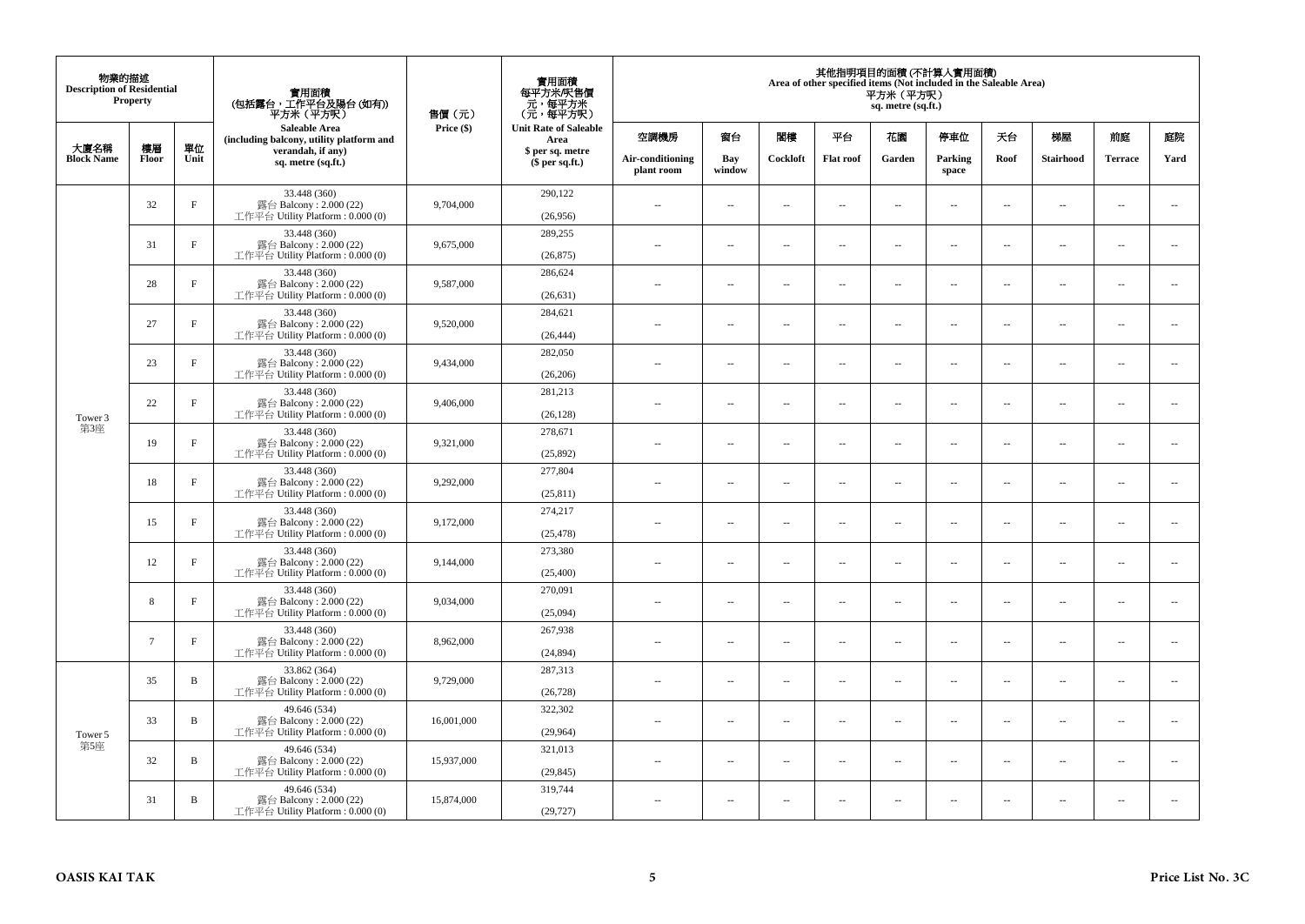| 物業的描述<br><b>Description of Residential</b><br>Property |             |               | 實用面積<br>(包括露台,工作平台及陽台(如有))<br>平方米(平方呎)                                       | 售價(元)      | 實用面積<br>每平方米/呎售價<br>ー・カバント<br>(元・每平方米)<br>(元・每平方呎) | 其他指明項目的面積 (不計算入實用面積)<br>Area of other specified items (Not included in the Saleable Area)<br>平方米 (平方呎)<br>sq. metre (sq.ft.) |                          |                          |                          |                                |                      |                          |                          |           |                          |      |                  |                |      |
|--------------------------------------------------------|-------------|---------------|------------------------------------------------------------------------------|------------|----------------------------------------------------|------------------------------------------------------------------------------------------------------------------------------|--------------------------|--------------------------|--------------------------|--------------------------------|----------------------|--------------------------|--------------------------|-----------|--------------------------|------|------------------|----------------|------|
|                                                        |             |               | Saleable Area<br>(including balcony, utility platform and                    | Price (\$) | <b>Unit Rate of Saleable</b><br>Area               | 空調機房                                                                                                                         | 窗台                       | 関樓                       | 平台                       | 花園                             | 停車位                  | 夭台                       | 梯屋                       | 前庭        | 庭院                       |      |                  |                |      |
| 大廈名稱<br><b>Block Name</b>                              | 樓層<br>Floor | 單位<br>Unit    | verandah, if any)<br>sq. metre (sq.ft.)                                      |            | $$$ per sq.ft.)                                    | \$ per sq. metre                                                                                                             |                          |                          |                          | Air-conditioning<br>plant room | Bay<br>window        | Cockloft                 | <b>Flat roof</b>         | Garden    | Parking<br>space         | Roof | <b>Stairhood</b> | <b>Terrace</b> | Yard |
|                                                        | 30          | $\mathbf B$   | 49.646 (534)<br>露台 Balcony: 2.000 (22)<br>工作平台 Utility Platform : $0.000(0)$ | 15,811,000 | 318,475<br>(29, 609)                               | ÷.                                                                                                                           | $\sim$                   | $\sim$                   | $\sim$                   | μ.                             | $\ddot{\phantom{a}}$ | $\overline{\phantom{a}}$ | $\overline{\phantom{a}}$ | $\bar{a}$ | $\sim$                   |      |                  |                |      |
|                                                        | 29          | B             | 49.646 (534)<br>露台 Balcony: 2.000 (22)<br>工作平台 Utility Platform: 0.000 (0)   | 15,748,000 | 317,206<br>(29, 491)                               | $\sim$                                                                                                                       | ÷.                       | $\overline{\phantom{a}}$ | $\sim$                   | $\overline{a}$                 | $\sim$               | $\overline{\phantom{a}}$ | $\overline{a}$           | $\sim$    | $\sim$                   |      |                  |                |      |
|                                                        | 26          | B             | 49.646 (534)<br>露台 Balcony: 2.000 (22)<br>工作平台 Utility Platform: 0.000 (0)   | 15,498,000 | 312,170<br>(29,022)                                | $\sim$                                                                                                                       | $\overline{\phantom{a}}$ | $\sim$                   | $\overline{\phantom{a}}$ | μ.                             | $\sim$               | $\overline{\phantom{a}}$ | $\overline{\phantom{a}}$ | $\sim$    | $\sim$                   |      |                  |                |      |
|                                                        | 25          | B             | 49.646 (534)<br>露台 Balcony: 2.000 (22)<br>工作平台 Utility Platform : $0.000(0)$ | 15,437,000 | 310,941<br>(28,908)                                | $\sim$                                                                                                                       | $\overline{\phantom{a}}$ | $\sim$                   | $\sim$                   | $\overline{a}$                 | $\sim$               | $\overline{\phantom{a}}$ | $\overline{a}$           | $\sim$    | $\sim$                   |      |                  |                |      |
|                                                        | 21          | B             | 49.646 (534)<br>露台 Balcony: 2.000 (22)<br>工作平台 Utility Platform : $0.000(0)$ | 15,141,000 | 304,979<br>(28, 354)                               | $\sim$                                                                                                                       | $\sim$                   | $\sim$                   | $\sim$                   | μ.                             | $\ddot{\phantom{a}}$ | $\sim$                   | $\overline{\phantom{a}}$ | $\bar{a}$ | $\sim$                   |      |                  |                |      |
|                                                        | 20          | B             | 49.646 (534)<br>露台 Balcony: 2.000 (22)<br>工作平台 Utility Platform: 0.000 (0)   | 15,081,000 | 303,771<br>(28, 242)                               | $\sim$ $-$                                                                                                                   | $\sim$                   | $\sim$                   | $\sim$                   | $\overline{\phantom{a}}$       | $\sim$               | $\overline{\phantom{a}}$ | $\overline{\phantom{a}}$ | $\sim$    | $\sim$                   |      |                  |                |      |
|                                                        | 17          | B             | 49.646 (534)<br>露台 Balcony: 2.000 (22)<br>工作平台 Utility Platform: 0.000 (0)   | 14,842,000 | 298,957<br>(27,794)                                | $\sim$                                                                                                                       | $\sim$                   | $\sim$                   | $\sim$                   | $\overline{a}$                 | $\sim$               | $\overline{\phantom{a}}$ | $\overline{a}$           | $\sim$    | $\sim$                   |      |                  |                |      |
| Tower 5<br>第5座                                         | 16          | B             | 49.646 (534)<br>露台 Balcony: 2.000 (22)<br>工作平台 Utility Platform: 0.000 (0)   | 14,783,000 | 297,768<br>(27, 684)                               | $\sim$                                                                                                                       | $\sim$                   | $\sim$                   | $\sim$                   | μ.                             | $\sim$               | $\overline{\phantom{a}}$ | $\overline{\phantom{a}}$ | $\sim$    | $\sim$                   |      |                  |                |      |
|                                                        |             |               | 47.234 (508)                                                                 | 15,560,000 | 329,424<br>(30, 630)                               |                                                                                                                              |                          |                          |                          |                                |                      |                          |                          |           |                          |      |                  |                |      |
|                                                        | 33          | $\mathsf{C}$  | 露台 Balcony: 2.000 (22)<br>工作平台 Utility Platform : $0.000(0)$                 | 16,338,000 | 345,895<br>(32, 161)                               | $\sim$                                                                                                                       | $\sim$                   | $\sim$                   | $\sim$                   | $\overline{\phantom{a}}$       | $\sim$               | $\overline{\phantom{a}}$ | $\overline{\phantom{a}}$ | $\sim$    | $\overline{\phantom{a}}$ |      |                  |                |      |
|                                                        | 32          | $\mathbf C$   | 47.234 (508)<br>露台 Balcony: 2.000 (22)<br>工作平台 Utility Platform : $0.000(0)$ | 15,498,000 | 328,111<br>(30,508)                                | $\sim$                                                                                                                       | $\sim$                   | $\sim$                   | $\sim$                   | $\overline{\phantom{a}}$       | $\sim$               | $\overline{\phantom{a}}$ | $\overline{\phantom{a}}$ | $\sim$    | $\overline{\phantom{a}}$ |      |                  |                |      |
|                                                        |             |               | 47.234 (508)                                                                 | 15,436,000 | 326,798<br>(30, 386)                               |                                                                                                                              |                          |                          |                          |                                |                      |                          |                          |           |                          |      |                  |                |      |
|                                                        | 31          | $\mathcal{C}$ | 露台 Balcony: 2.000 (22)<br>工作平台 Utility Platform : $0.000(0)$                 | 16,208,000 | 343,143<br>(31,906)                                | $\sim$                                                                                                                       | $\overline{\phantom{a}}$ | $\sim$                   | $\overline{\phantom{a}}$ | $\overline{\phantom{a}}$       | $\sim$               | $\sim$                   | $\sim$                   | н.        | $\sim$                   |      |                  |                |      |
|                                                        |             |               | 47.234 (508)                                                                 | 15,375,000 | 325,507<br>(30,266)                                |                                                                                                                              |                          |                          |                          |                                |                      |                          |                          |           |                          |      |                  |                |      |
|                                                        | 30          | $\mathbf C$   | 露台 Balcony: 2.000 (22)<br>工作平台 Utility Platform : $0.000(0)$                 | 16,145,000 | 341,809<br>(31,781)                                | $\sim$ $\sim$                                                                                                                | $\sim$                   | $\sim$                   | $\sim$                   | $\overline{\phantom{a}}$       | $\sim$               | $\overline{\phantom{a}}$ | $\sim$                   | $\sim$    |                          |      |                  |                |      |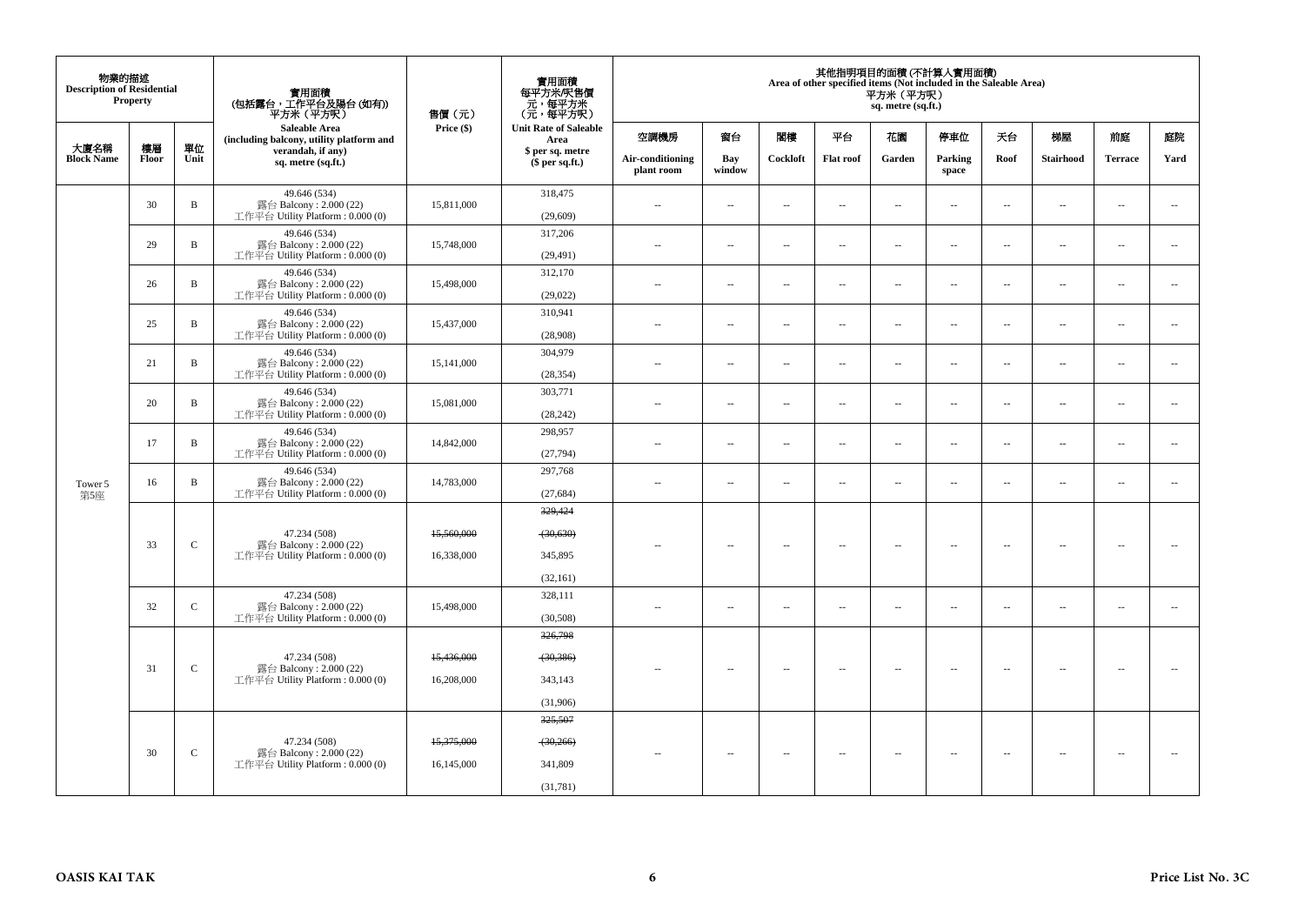| 物業的描述<br><b>Description of Residential</b><br>Property |             |              | 實用面積<br>(包括露台,工作平台及陽台(如有))<br>平方米 (平方呎)                                    | 售價(元)<br>Price (\$) | 實用面積<br>每平方米/呎售價<br>元,每平方米<br>(元,每平方呎) | 其他指明項目的面積 (不計算入實用面積)<br>Area of other specified items (Not included in the Saleable Area)<br>平方米 (平方呎)<br>sq. metre (sq.ft.) |                          |          |                          |                          |                          |                          |                          |                          |                          |  |  |
|--------------------------------------------------------|-------------|--------------|----------------------------------------------------------------------------|---------------------|----------------------------------------|------------------------------------------------------------------------------------------------------------------------------|--------------------------|----------|--------------------------|--------------------------|--------------------------|--------------------------|--------------------------|--------------------------|--------------------------|--|--|
|                                                        |             |              | Saleable Area<br>(including balcony, utility platform and                  |                     | <b>Unit Rate of Saleable</b><br>Area   | 空調機房                                                                                                                         | 窗台                       | 関樓       | 平台                       | 花園                       | 停車位                      | 天台                       | 梯屋                       | 前庭                       | 庭院                       |  |  |
| 大廈名稱<br><b>Block Name</b>                              | 樓層<br>Floor | 單位<br>Unit   | verandah, if any)<br>sq. metre (sq.ft.)                                    |                     | \$ per sq. metre<br>$$$ per sq.ft.)    | Air-conditioning<br>plant room                                                                                               | Bay<br>window            | Cockloft | <b>Flat roof</b>         | Garden                   | Parking<br>space         | Roof                     | <b>Stairhood</b>         | <b>Terrace</b>           | Yard                     |  |  |
|                                                        |             |              |                                                                            |                     | 324,216                                |                                                                                                                              |                          |          |                          |                          |                          |                          |                          |                          |                          |  |  |
|                                                        |             |              | 47.234 (508)                                                               | 15,314,000          | (30, 146)                              |                                                                                                                              |                          |          |                          |                          |                          |                          |                          |                          |                          |  |  |
|                                                        | 29          | $\mathsf{C}$ | 露台 Balcony: 2.000 (22)<br>工作平台 Utility Platform: 0.000 (0)                 | 16,081,000          | 340,454                                | $\sim$                                                                                                                       | $\sim$                   | $\sim$   | $\sim$                   | $\sim$                   | $\sim$                   | $\sim$                   | $\sim$                   | $\overline{\phantom{a}}$ | $\sim$                   |  |  |
|                                                        |             |              |                                                                            |                     | (31, 656)                              |                                                                                                                              |                          |          |                          |                          |                          |                          |                          |                          |                          |  |  |
|                                                        |             |              | 47.234 (508)                                                               |                     | 322,924                                |                                                                                                                              |                          |          |                          |                          |                          |                          |                          |                          |                          |  |  |
|                                                        | 28          | $\mathbf{C}$ | 露台 Balcony: 2.000 (22)<br>工作平台 Utility Platform: 0.000 (0)                 | 15,253,000          | (30,026)                               | $\sim$                                                                                                                       | $\overline{\phantom{a}}$ | $\sim$   | $\overline{\phantom{a}}$ | $\overline{\phantom{a}}$ | $\sim$                   | $\sim$                   | $\overline{\phantom{a}}$ | $\overline{\phantom{a}}$ | $\ddotsc$                |  |  |
|                                                        | 27          | $\mathbf C$  | 47.234 (508)<br>露台 Balcony: 2.000 (22)                                     | 15,132,000          | 320,362                                | $\sim$                                                                                                                       | $\sim$                   | $\sim$   | $\sim$                   | μ.                       | $\sim$                   | $\overline{\phantom{a}}$ | $\overline{\phantom{a}}$ | $\bar{a}$                | $\overline{\phantom{a}}$ |  |  |
|                                                        |             |              | 工作平台 Utility Platform : $0.000(0)$                                         |                     | (29, 787)                              |                                                                                                                              |                          |          |                          |                          |                          |                          |                          |                          |                          |  |  |
|                                                        | 26          | $\mathbf C$  | 47.234 (508)<br>露台 Balcony: 2.000 (22)                                     | 15,071,000          | 319,071                                | $\sim$                                                                                                                       | $\overline{\phantom{a}}$ | $\sim$   | $\overline{\phantom{a}}$ | $\overline{\phantom{a}}$ | $\sim$                   | $\overline{\phantom{a}}$ | $\overline{\phantom{a}}$ | $\overline{\phantom{a}}$ | $\overline{\phantom{a}}$ |  |  |
|                                                        |             |              | 工作平台 Utility Platform: 0.000 (0)                                           |                     | (29, 667)                              |                                                                                                                              |                          |          |                          |                          |                          |                          |                          |                          |                          |  |  |
|                                                        | 25          | $\mathbf{C}$ | 47.234 (508)<br>露台 Balcony: 2.000 (22)                                     | 15,011,000          | 317,801                                | $\sim$                                                                                                                       | $\overline{\phantom{a}}$ | $\sim$   | $\sim$                   | $\overline{\phantom{a}}$ | $\sim$                   | $\overline{\phantom{a}}$ | $\overline{\phantom{a}}$ | $\sim$                   | $\sim$                   |  |  |
|                                                        |             |              | 工作平台 Utility Platform: 0.000 (0)                                           |                     | (29, 549)                              |                                                                                                                              |                          |          |                          |                          |                          |                          |                          |                          |                          |  |  |
|                                                        | 23          | $\mathbf{C}$ | 47.234 (508)<br>露台 Balcony: 2.000 (22)                                     | 14,951,000          | 316,530                                | $\sim$                                                                                                                       | $\overline{\phantom{a}}$ | $\sim$   | $\overline{\phantom{a}}$ | $\overline{\phantom{a}}$ | $\sim$                   | $\sim$                   | $\overline{\phantom{a}}$ | $\overline{\phantom{a}}$ | $\sim$                   |  |  |
|                                                        |             |              | 工作平台 Utility Platform: 0.000 (0)                                           |                     | (29, 431)<br>315,281                   |                                                                                                                              |                          |          |                          |                          |                          |                          |                          |                          |                          |  |  |
| Tower 5<br>第5座                                         | 22          | $\mathbf{C}$ | 47.234 (508)<br>露台 Balcony: 2.000 (22)<br>工作平台 Utility Platform: 0.000 (0) | 14,892,000          |                                        | ×.                                                                                                                           | $\overline{a}$           | $\sim$   | $\sim$                   | $\overline{a}$           | $\sim$                   | $\sim$                   | $\overline{\phantom{a}}$ | $\overline{\phantom{a}}$ | $\sim$                   |  |  |
|                                                        |             |              | 33.862 (364)                                                               |                     | (29, 315)<br>286,457                   |                                                                                                                              |                          |          |                          |                          |                          |                          |                          |                          |                          |  |  |
|                                                        | 33          | D            | 露台 Balcony: 2.000 (22)                                                     | 9,700,000           |                                        | $\overline{\phantom{a}}$                                                                                                     | $\overline{\phantom{a}}$ | $\sim$   | $\overline{\phantom{a}}$ | $\overline{\phantom{a}}$ | $\overline{\phantom{a}}$ | $\overline{\phantom{a}}$ | $\overline{\phantom{a}}$ | $\sim$                   | $\overline{\phantom{a}}$ |  |  |
|                                                        |             |              | 工作平台 Utility Platform: 0.000 (0)<br>33.862 (364)                           |                     | (26, 648)<br>285,571                   |                                                                                                                              |                          |          |                          |                          |                          |                          |                          |                          |                          |  |  |
|                                                        | 32          | D            | 露台 Balcony: 2.000 (22)<br>工作平台 Utility Platform: 0.000 (0)                 | 9,670,000           | (26, 566)                              | $-$                                                                                                                          | $\sim$                   | $\sim$   | $\sim$                   | $\sim$                   | $\sim$                   | $\sim$                   | $\overline{\phantom{a}}$ | $\sim$                   | $\sim$                   |  |  |
|                                                        |             |              | 33.862 (364)                                                               |                     | 284,714                                |                                                                                                                              |                          |          |                          |                          |                          |                          |                          |                          |                          |  |  |
|                                                        | 31          | D            | 露台 Balcony: 2.000 (22)<br>工作平台 Utility Platform: 0.000 (0)                 | 9,641,000           | (26, 486)                              |                                                                                                                              | $\sim$                   | $\sim$   | $\ddot{\phantom{a}}$     | μ.                       | $\sim$                   | $\overline{\phantom{a}}$ | $\overline{\phantom{a}}$ | $\bar{a}$                | $\overline{\phantom{a}}$ |  |  |
|                                                        |             |              | 33.862 (364)                                                               |                     | 283,858                                |                                                                                                                              |                          |          |                          |                          |                          |                          |                          |                          |                          |  |  |
|                                                        | 30          | D            | 露台 Balcony: 2.000 (22)<br>工作平台 Utility Platform : $0.000(0)$               | 9,612,000           | (26, 407)                              | $\sim$ $\sim$                                                                                                                | $\sim$                   | $\sim$   | $\sim$                   | $\sim$                   | $\sim$                   | $\sim$                   | $\sim$                   | $\sim$                   | $\sim$                   |  |  |
|                                                        |             |              | 33.862 (364)                                                               |                     | 283,002                                |                                                                                                                              |                          |          |                          |                          |                          |                          |                          |                          |                          |  |  |
|                                                        | 29          | D            | 露台 Balcony: 2.000 (22)<br>工作平台 Utility Platform: 0.000 (0)                 | 9,583,000           | (26, 327)                              | $\sim$                                                                                                                       | $\sim$                   | $\sim$   | $\sim$                   | $\overline{\phantom{a}}$ | $\sim$                   | $\sim$                   | $\overline{\phantom{a}}$ | $\sim$                   | $\sim$                   |  |  |
|                                                        | 28          | D            | 33.862 (364)<br>露台 Balcony: 2.000 (22)                                     | 9,563,000           | 282,411                                | $-$                                                                                                                          | $\overline{\phantom{a}}$ | $\sim$   | $\sim$                   | --                       | $\sim$                   | $\overline{\phantom{a}}$ | $\overline{\phantom{a}}$ | $\sim$                   | $\sim$                   |  |  |
|                                                        |             |              | 工作平台 Utility Platform: 0.000 (0)                                           |                     | (26, 272)                              |                                                                                                                              |                          |          |                          |                          |                          |                          |                          |                          |                          |  |  |
|                                                        | 27          | D            | 33.862 (364)<br>露台 Balcony: 2.000 (22)                                     | 9,487,000           | 280,167                                | $\sim$                                                                                                                       | $\sim$                   | $\sim$   | $\sim$                   | μ.                       | $\sim$                   | $\sim$                   | $\overline{\phantom{a}}$ | $\sim$                   | $\sim$                   |  |  |
|                                                        |             |              | 工作平台 Utility Platform: 0.000 (0)                                           |                     | (26,063)                               |                                                                                                                              |                          |          |                          |                          |                          |                          |                          |                          |                          |  |  |
| <b>Mansion D</b>                                       | $5-6/F$     | A#           | 107.362 (1,156)<br>露台 Balcony: 3.658 (39)                                  | 39,945,000          | 372,059                                | $\sim$ $-$                                                                                                                   | $\overline{\phantom{a}}$ | $\sim$   | $\overline{\phantom{a}}$ | $\overline{\phantom{a}}$ | $\sim$                   | 26.088                   | 5.109                    | $\overline{\phantom{a}}$ |                          |  |  |
| 低座D座                                                   |             |              | 工作平台 Utility Platform : 0.000 (0)                                          |                     | (34, 554)                              |                                                                                                                              |                          |          |                          |                          |                          | (281)                    | (55)                     |                          |                          |  |  |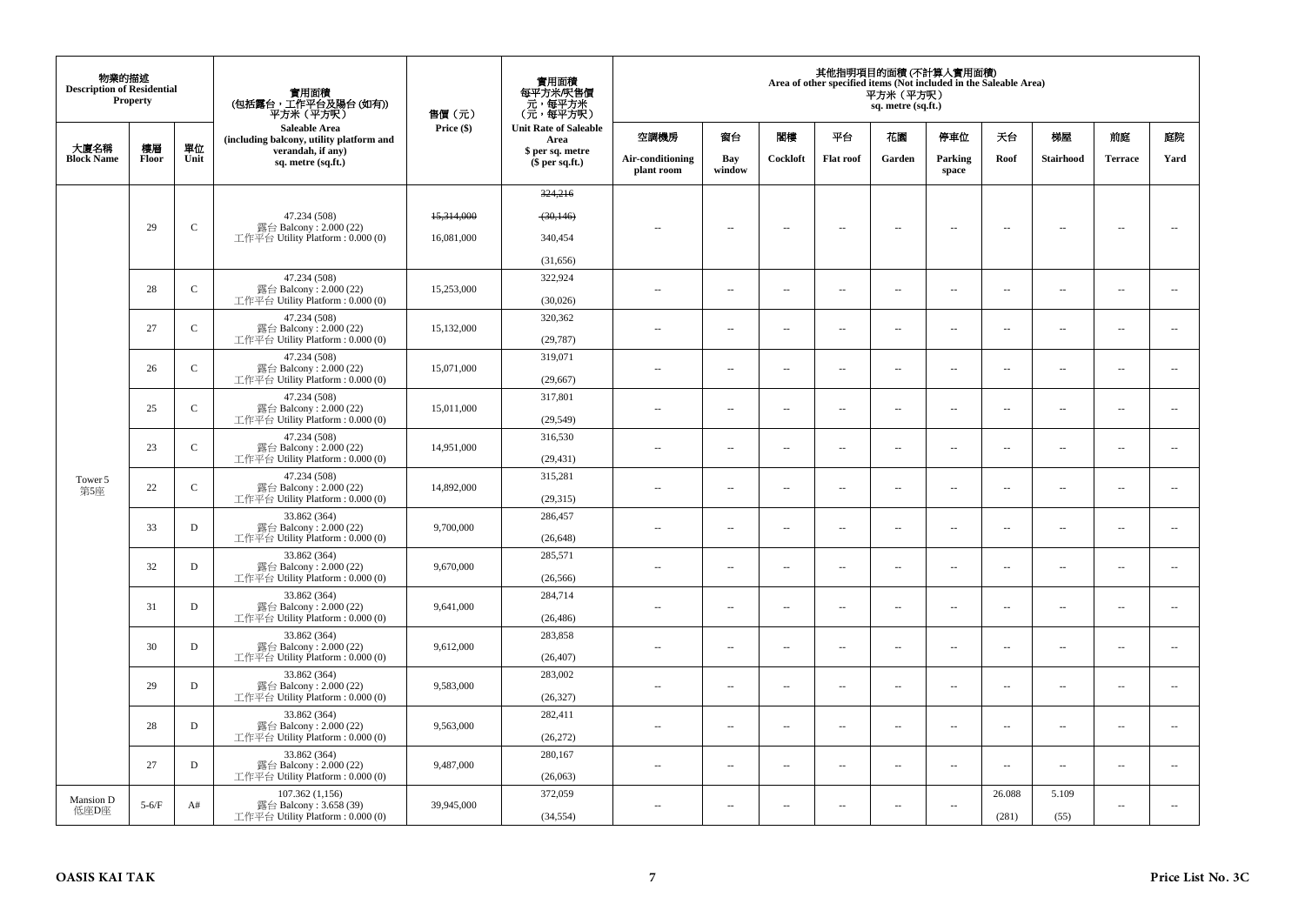| 物業的描述<br><b>Description of Residential</b> | <b>Property</b> |            | 實用面積<br>(包括露台,工作平台及陽台(如有))<br>平方米(平方呎)                                                                      | 售價(元)      | <b>實用面積</b><br>每平方米/呎售價<br>、元<br>(元,每平方米)<br>(元,每平方呎)                       | 其他指明項目的面積 (不計算入實用面積)<br>Area of other specified items (Not included in the Saleable Area)<br>平方米 (平方呎)<br>sq. metre (sq.ft.) |                     |                |                        |               |                         |                 |                        |               |            |
|--------------------------------------------|-----------------|------------|-------------------------------------------------------------------------------------------------------------|------------|-----------------------------------------------------------------------------|------------------------------------------------------------------------------------------------------------------------------|---------------------|----------------|------------------------|---------------|-------------------------|-----------------|------------------------|---------------|------------|
| 大廈名稱<br><b>Block Name</b>                  | 樓層<br>Floor     | 單位<br>Unit | <b>Saleable Area</b><br>(including balcony, utility platform and<br>verandah, if any)<br>sq. metre (sq.ft.) | Price (\$) | <b>Unit Rate of Saleable</b><br>Area<br>\$ per sq. metre<br>$$$ per sq.ft.) | 空調機房<br>Air-conditioning<br>plant room                                                                                       | 窗台<br>Bay<br>window | 閉構<br>Cockloft | 平台<br><b>Flat roof</b> | 花園<br>Garden  | 停車位<br>Parking<br>space | 天台<br>Roof      | 梯屋<br><b>Stairhood</b> | 前庭<br>Terrace | 庭院<br>Yard |
| Mansion D<br>低座D座                          | $5-6/F$         | B#         | 85.609 (921)<br>露台 Balcony : 2.780 (30)<br>工作平台 Utility Platform : 0.000 (0)                                | 32,457,000 | 379.131<br>(35, 241)                                                        | $\sim$ $-$                                                                                                                   | $\sim$ $\sim$       | $\sim$         | $\sim$                 | $\sim$ $\sim$ | $\sim$                  | 26.993<br>(291) | 5.462<br>(59)          | --            |            |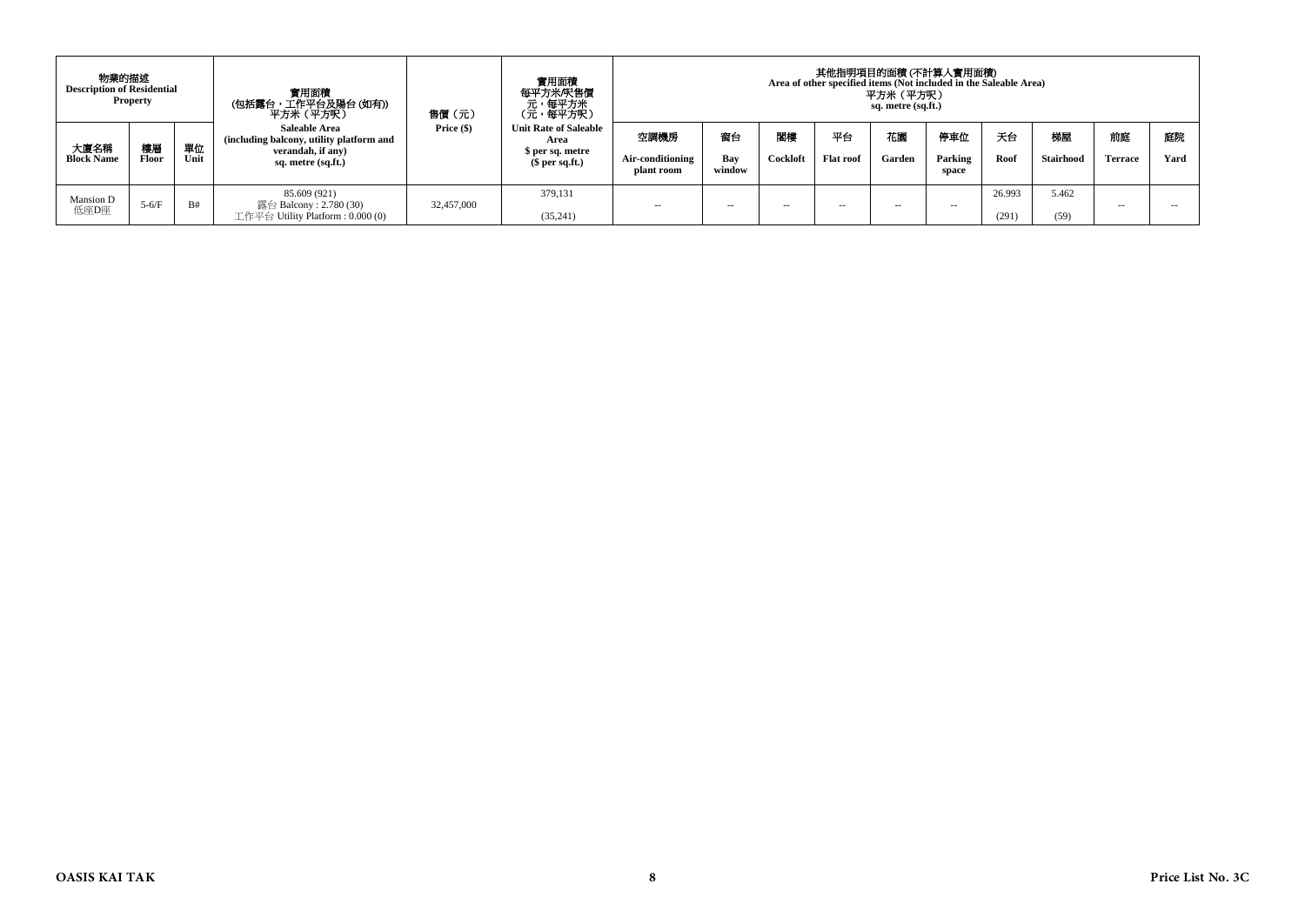#### 第三部份:其他資料 **Part 3: Other Information**

- (1) 準買家應參閱發展項目的售樓說明書,以了解該項目的資料。 Prospective purchasers are advised to refer to the sales brochure for the development for information on the development.
- (2) 根據《一手住宅物業銷售條例》第52(1)條及第53(2)及(3)條, According to sections 52(1) and 53(2) and (3) of the Residential Properties (First-hand Sales) Ordinance, –

#### 第52(1)條 / Section 52(1)

在某人就指明住宅物業與擁有人訂立臨時買賣合約時,該人須向擁有人支付售價的5%的臨時訂金 A preliminary deposit of 5% of the purchase price is payable by a person to the owner on entering into a preliminary agreement for sale and purchase in respect of the specified residential property with the owner.

#### 第53(2)條 / Section 53(2)

如某人於某日期訂立臨時買賣合約,並於該日期後的5 個工作日内,就有關住宅物業簽立買賣合約,則擁有人必須在該日期後的 8 個工作日内,簽立該買賣合約。 If a person executes an agreement for sale and purchase in respect of the residential property within 5 working days after the date on which the person enters into the neuliminary agreement for sale and purchase. the owner date.

#### 第53(3)條 / Section 53(3)

如某人於某日期訂立臨時買賣合約時,但沒有於該日期後的5個工作日內,就有關住宅物業簽立買賣合約,則 – (i) 該臨時合約即告終止;(ii) 有關的臨時訂金即予沒收;及 (iii) 擁有人不得就該人沒有簽立買賣合約而針對該人提出進一步申索。 If a person does not execute an agreement for sale and purchase in respect of the residential property within 5 working days after the date on which the person enters into the preliminary agreement for sale and purchase- (i) the preliminary agreement is terminated;(ii) the preliminary deposit is forfeited; and (iii) the owner does not have any further claim against the person for the failure.

- (3) 實用面積及屬該住宅物業其他指明項目的面積是按《一手住宅物業銷售條例》第8條及附表二第2部的計算得出的。 The saleable area and area of other specified items of the residential property are calculated in accordance with section 8 and Part 2 of Schedule 2 to the Residential Properties (First-hand Sales) Ordinance.
- (4)(i) 註:在第(4)段中,『售價』指本價單第二部份中所列之住宅物業的售價,而『成交金額』指臨時買賣合約中訂明的住宅物業的實際金額。因應不同支付條款及/或折扣按售價計算得出之價目,皆以進位到最接近的千位數作為成交金額。 Note: In paragraph (4), "Price" means the price of the residential property set out in Part 2 of this price list, and "transaction price" means the actual price of the residential property set out in the preliminary agreem and/or applicable discounts on the Price will be rounded up to the nearest thousand to determine the transaction price.

買方於簽署臨時買賣合約時須繳付相等於成交金額 5%之金額作為臨時訂金,其中港幣\$100,000 之部分臨時訂金必須以銀行本票支付,臨時訂金的餘額可以支票支付,本票及支票抬頭請寫「貝克·麥堅時律師事務所」。 Upon signing of the Preliminary Agreement for Sale and Purchase, the Purchaser shall pay the Preliminary Deposit which is equivalent to 5% of the transaction price. HK\$100,000 being part of the Preliminary Deposit must be by cheque(s). The cashier order(s) and cheque(s) should be made payable to "BAKER & MCKENZIE".

#### 支付條款 **Terms of Payment**

#### **(A) 120** 天現金優惠付款計劃 **120-day Cash Payment Plan (**照售價減**6%) (6% discount from the Price)**

- (1) 買方須於簽署臨時買賣合約(「臨時合約」)時繳付相等於成交金額5%作為臨時訂金。買方須於簽署臨時合約後5個工作日內簽署正式買賣合約(「正式合約」)。 The Purchaser(s) shall pay the preliminary deposit equivalent to 5% of the transaction price upon signing of the preliminary Agreement for Sale and Purchase ("PASP"). The formal Agreement for Sale & Purchase ("ASP") shall the PASP.
- (2) 成交金額 95%即成交金額之餘款於買方簽署臨時合約後 120 天內由買方繳付或於完成交易時付清,以較早者為準。 95% of the transaction price being balance of the transaction price shall be paid by the Purchaser(s) within 120 days after signing of the PASP or upon completion, whichever is the earlier.
- **(A1) 120** 天二按貸款付款計劃 **120-day Second Mortgage Loan Payment Plan (**照售價減**5%) (5% discount from the Price)** (只適用於講買本價單内公布的兩房(或以上)的指明住宅物業 (但不包括花園特色單位及天台特色單位) 的買方 Only applicable to a purchaser who purchases any 2-bedroom (or above) specified residential property(ies) (excluding garden special unit(s) and roof special **unit(s)) listed in this price list.)**
- (1) 買方須於簽署臨時買賣合約(「臨時合約」)時繳付相等於成交金額5%作為臨時訂金。買方須於簽署臨時合約後5個工作日內簽署正式買賣合約(「正式合約」)。 The Purchaser(s) shall pay the preliminary deposit equivalent to 5% of the transaction price upon signing of the preliminary Agreement for Sale and Purchase ("PASP"). The formal Agreement for Sale & Purchase ("ASP") shall the PASP.
- (2) 成交金額 95%即成交金額之餘款於買方簽署臨時合約後 120 天內由買方繳付或於完成交易時付清,以較早者為準。 95% of the transaction price being balance of the transaction price shall be paid by the Purchaser(s) within 120 days after signing of the PASP or upon completion, whichever is the earlier.

### **(B)** 靈活建築期付款計劃 **Flexible Stage Payment Plan (**照售價減**2%) (2% discount from the Price)**

- (1) 買方須於簽署臨時買賣合約(「臨時合約」)時繳付相等於成交金額5%作為臨時訂金。買方須於簽署臨時合約後5個工作日内簽署正式買賣合約(「正式合約」)。<br>The Purchaser(s) shall pay the preliminary deposit equivalent to 5% of the transaction price upon signing of the preliminary Agreement for Sale the PASP.
- (2) 買方簽署臨時合約後 120 天內再付成交金額 1%。
- 1% of the transaction price shall be paid by the Purchaser(s) within 120 days after signing of the PASP.
- (3) 買方簽署臨時合約後 150 天內再付成交金額 1%。 1% of the transaction price shall be paid by the Purchaser(s) within 150 days after signing of the PASP.
- (4) 買方簽署臨時合約後 180 天內再付成交金額 1%。
- 1% of the transaction price shall be paid by the Purchaser(s) within 180 days after signing of the PASP. (5) 買方簽署臨時合約後 210 天內再付成交金額 1%。
- 1% of the transaction price shall be paid by the Purchaser(s) within 210 days after signing of the PASP.
- (6) 買方簽署臨時合約後 240 天內再付成交金額 1%。
- 1% of the transaction price shall be paid by the Purchaser(s) within 240 days after signing of the PASP.
- (7) 成交金額 90%即成交金額之餘款於賣方向買方發出書面通知書可將有關物業之業權有效地轉讓予買方的日期起 14 天內付清。 90% of the transaction price being balance of the transaction price shall be paid by the Purchaser(s) within 14 days of the date of written notification to the Purchaser(s) that the Vendor is in a position validly to assig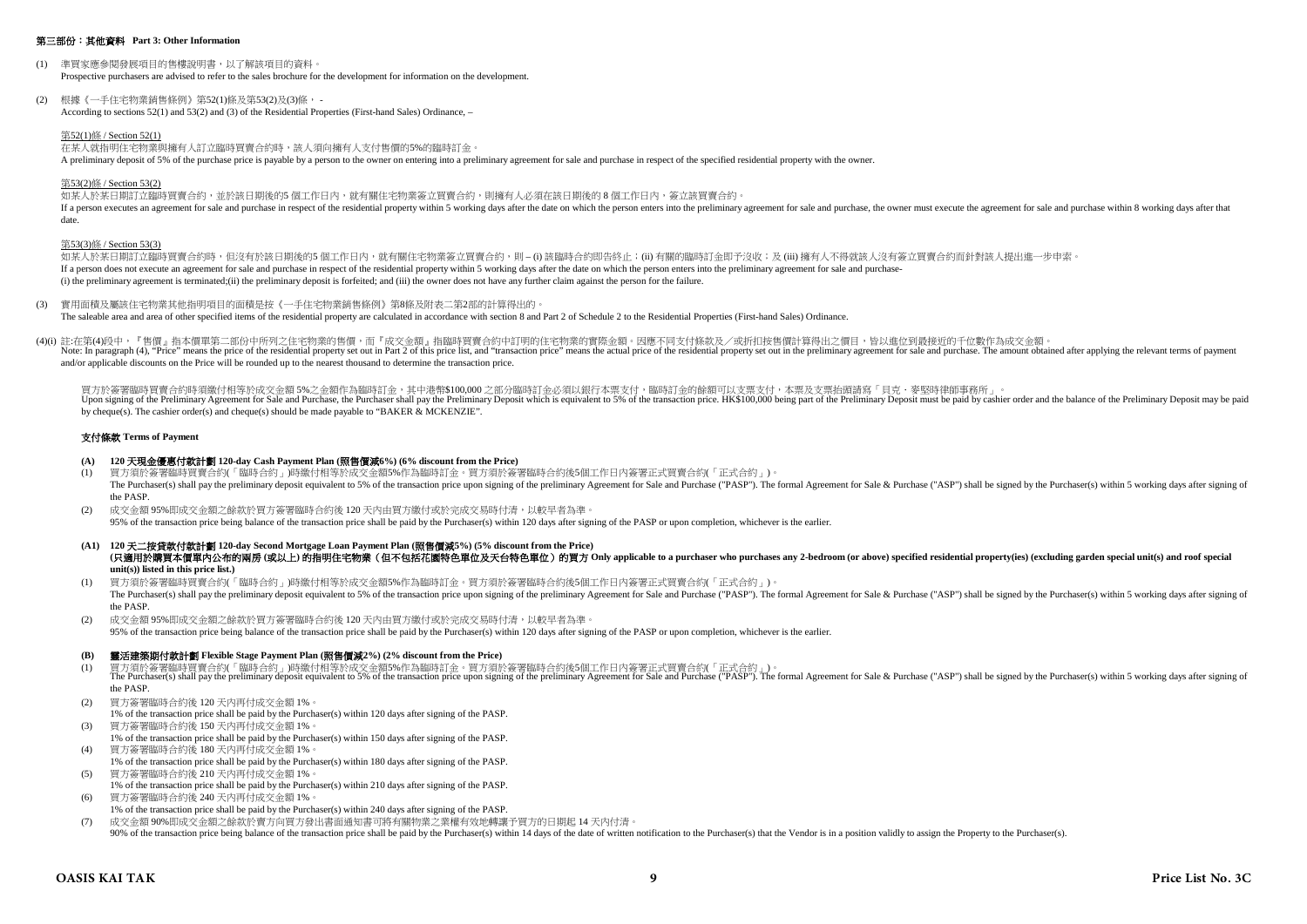# (B1) 靈活建築期二按貸款付款計劃 Flexible Stage Second Mortgage Loan Payment Plan(照售價減1%) (1% discount from the Price)<br>(只適用於購買本價單內公布的兩房 (或以上) 的指明住宅物業(但不包括花園特色單位及天台特色單位)的買方 Only applicable to a purchaser who purchases any 2-bedroom (or **unit(s)) listed in this price list.)**

(1) 買方須於簽署臨時買賣合約(「臨時合約」)時繳付相等於成交金額5%作為臨時訂金。買方須於簽署臨時合約後5個工作日内簽署正式買賣合約(「正式合約」)。<br>The Purchaser(s) shall pay the preliminary deposit equivalent to 5% of the transaction price upon signing of the preliminary Agreement for Sale the PASP.

- (2) 買方簽署臨時合約後 120 天內再付成交金額 1%。
- 1% of the transaction price shall be paid by the Purchaser(s) within 120 days after signing of the PASP. (3) 買方簽署臨時合約後 150 天內再付成交金額 1%。
- 1% of the transaction price shall be paid by the Purchaser(s) within 150 days after signing of the PASP.
- (4) 買方簽署臨時合約後 180 天內再付成交金額 1%。 1% of the transaction price shall be paid by the Purchaser(s) within 180 days after signing of the PASP.
- (5) 買方簽署臨時合約後 210 天內再付成交金額 1%。
- 1% of the transaction price shall be paid by the Purchaser(s) within 210 days after signing of the PASP.
- (6) 買方簽署臨時合約後 240 天內再付成交金額 1%。
- 1% of the transaction price shall be paid by the Purchaser(s) within 240 days after signing of the PASP.
- (7) 成交金額 90%即成交金額之餘款於賣方向買方發出書面通知書可將有關物業之業權有效地轉讓予買方的日期起 14 天內付清。
- 90% of the transaction price being balance of the transaction price shall be paid by the Purchaser(s) within 14 days of the date of written notification to the Purchaser(s) that the Vendor is in a position validly to assig

### **(ii)** 售價獲得折扣的基礎 **The basis on which any discount on the Price is made available**

- (a) 見 4(i)。
- See 4(i).

## (b) 「**Club Wheelock**」會員優惠 **Privilege for** 「**Club Wheelock**」**member**

在簽署臨時買賣合約當日,買方如屬「Club Wheelock」會員,可獲0.5%售價折扣優惠。最少一位個人買方(如買方是以個人名義)或最少一位買方之董事(如買方是以公司名義) 須為「Club Wheelock」會員,方可享此折扣優惠

A 0.5% discount from the Price would be offered to the Purchaser who is a Club Wheelock member on the date of signing of the preliminary agreement for sale and purchase. At least one individual Purchaser (if the Purchaser Purchaser is a corporation) should be a Club Wheelock member on the date of signing the preliminary agreement for sale and purchase in order to enjoy the discount offer.

#### (c) 印花稅優惠 **Stamp Duty Discount**

買方購買本價單中所列之住宅物業可獲10.5%售價折扣優惠。

A 10.5% discount from the Price would be offered to the Purchaser of a residential property listed in this price list.

#### (d) 會德豐有限公司員工置業優惠 **Wheelock and Company Limited Home Purchasing Discount**

如買方(或構成買方之任何人士)屬任何「會德豐合資格人士」,並且沒有委任地產代理就購入住宅物業代其行事,可獲 2.75% 售價折扣優惠

If the Purchaser (or any person comprising the Purchaser) is a "Qualified Person of Wheelock Group", provided that the Purchaser did not appoint any estate agent to act for him in the purchase of the residential property(i

「會德豐合資格人士」指任何下列公司或其在香港註冊成立之附屬公司之任何董事、員工及其近親(任何個人的配偶、父母、祖父、祖母、外祖父、外祖母、子女、孫、孫女、外孫、外孫女或兄弟姊妹為該個人之「近親」,惟須提供令賣方滿意的有關證明文件以茲證 明有關關係,且賣方對是否存在近親關係保留最終決定權):

"Qualified Person of Wheelock Group" means any director or employee (and his/her close family member (a spouse, parent, grant parent, child, grand child or sibling of a person is a "close family member" of that person Prov Vendor must be provided to prove the relationship concerned and that the Vendor reserves the final right to decide whether or not such relationship exists)) of any of the following companies or any of its subsidiaries inco

- 1. 會德豐有限公司 Wheelock and Company Limited 或 or;
- 2. 會德豐地產有限公司 Wheelock Properties Limited 或 or;
- 3. 會德豐地產(香港)有限公司 Wheelock Properties (HK) Limited 或 or;
- 4. 九龍倉集團有限公司 The Wharf (Holdings) Limited 或 or;
- 5. 夏利文物業管理有限公司 Harriman Property Management Limited 或 or;
- 6. 海港企業有限公司 Harbour Centre Development Limited 或 or;
- 7. 現代貨箱碼頭有限公司 Modern Terminals Limited.

買方在簽署有關的臨時買賣合約前須即場提供令賣方滿意的證據証明其為會德豐合集團合資格人士,賣方就相關買方是否會德豐合集團合資格人士有最終決定權,而賣方之決定為最終及對買方具有約束力。

The Purchaser shall before signing of the relevant preliminary agreement for sale and purchase on the spot provide evidence for proof of being a Qualified Person of Wheelock Group to the satisfaction of the Vendor and in t decision shall be final and binding on the Purchaser.

#### (iii) 可**就講買該發展項目中的指明住宅物業而連帶獲得的任何贈品、財務優惠或利益** Any gift, or any financial advantage or benefit, to be made available in connection with the purchase of a specified residential property in the Development

(a)  $\boxplus$  4(ii)

See 4(ii).

## (b) 備用二按貸款 **(**只適用於選擇第**4(i)**段中支付條款**(A1)** 或 **(B1)**之買家**)**

**Standby Second Mortgage Loan (Only applicable to the Purchaser who has selected Terms of Payment (A1) or (B1) in paragraph 4(i))**

買家可向賣方指定的二按財務機構申請備用二按貸款 (「第二按揭貨款」) (賣方或賣方指定的二按財務機構有權隨時停止提供第二按揭貨款而無須另行通知),主要條款如下 :

Purchaser can apply for Standby Second Mortgage Loan ("second mortgage loan") from Vendor's designated second mortgage financing company (the Vendor or Vendor's designated second mortgage financing company may stop providi notice) and on the following terms:-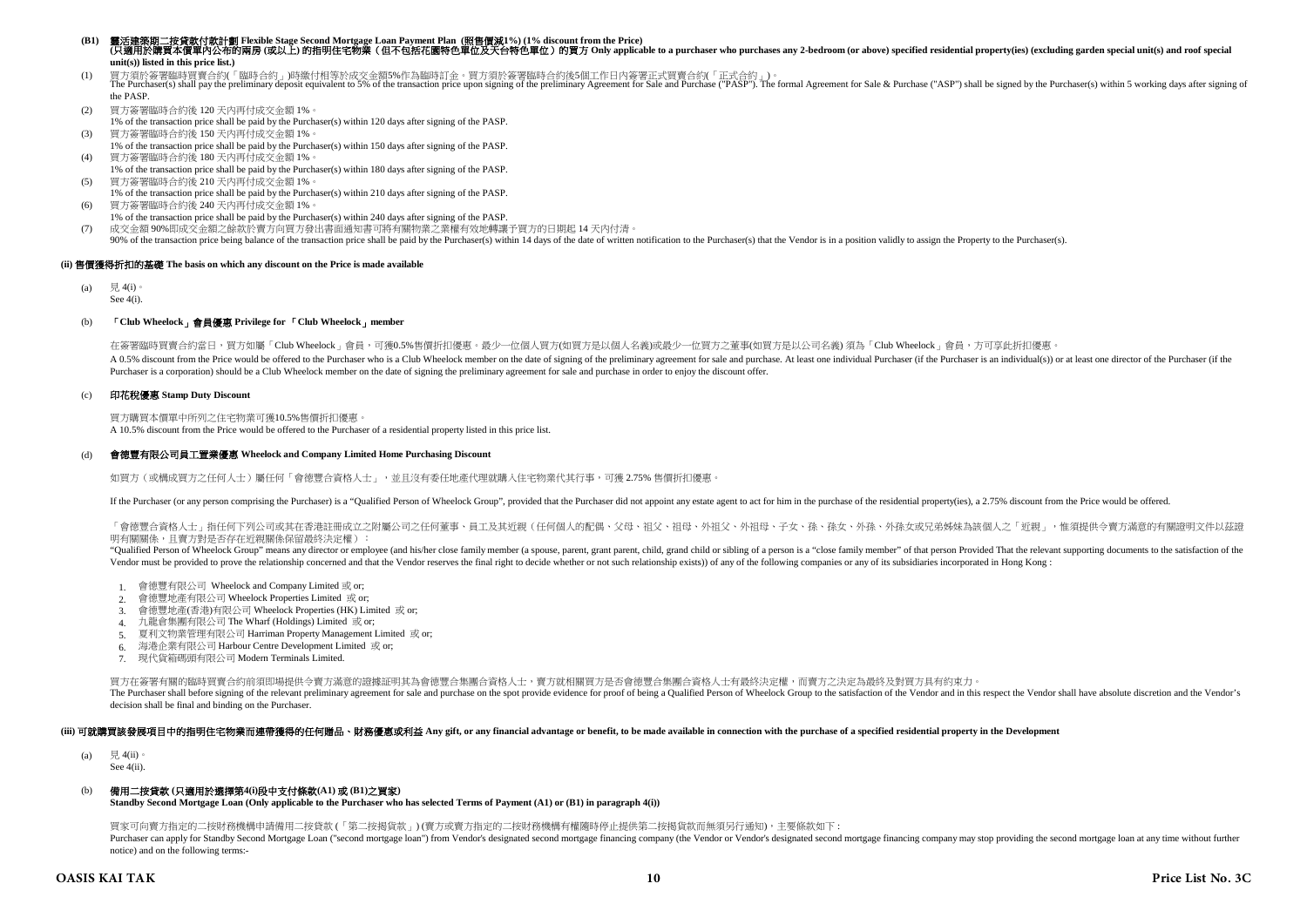A) 第二按揭貸款最高金額為成交金額的25% ,惟第一按揭貸款及第二按揭貸款總金額不可超過成交金額的85%。

The maximum second mortgage loan amount shall be 25% of the transaction price, but the total amount of first mortgage loan and second mortgage loan together shall not exceed 85% of the transaction price.

第二按揭管款首 24 個月之按揭利率為香港上海匯豐銀行有限公司不時報價之港元最優惠利率(P)減1.5% p.a. (P - 1.5%),其後之按揭利率為港元最優惠利率(P),利率浮動。最終按揭利率以賣方指定的二按財務機構最後審批結果為進 Interest rate of second morteage loan for the first 24 months shall be Hong Kong Dollar Best Lending Rate (P) quoted from time to time by The Hongkong and Shanghai Banking Corporation Limited minus 1.5% p.a. (P-1.5%), ther fluctuation. The final interest rate will be subject to final approval by the Vendor's designated second mortgage financing company.

B) 如買方於提款日起計的 36 個月內準時並全數清還第二按揭貸款,賣方指定的二按財務機構將會向買方退還1%之成交金額 。

If the Purchaser shall duly and fully repay the second mortgage loan within 36 months from the date of drawdown of the second mortgage loan, 1% of transaction price will be refunded to the Purchaser by the Vendor's designa

C) 買方必須於付清成交金額餘額之日起計最少60日前以書面向賣方申請第二按揭貸款。

The Purchaser shall make a written application to the Vendor for a second mortgage loan not less than 60 days before the date of settlement of the balance of the transaction price.

- D) 第二按揭貸款年期最長為 25 年,或相等於第一按揭貸款之年期,以較短者為準。 The maximum tenor of second mortgage loan shall be 25 years or the same tenor of first mortgage loan, whichever is shorter.
- E) 買方須提供足夠文件證明其還款能力,包括但不限於提供足夠文件(如:最近三年之稅單或利得稅繳納通知書及最近六個月有顯示薪金存款或收入之銀行存摺/月結單)證明每月還款(即第一按揭貸款及第二按揭貸款及其他借貸的還款)不超過香港 金融管理局不時訂明的「供款與入息比率」上限。

The Purchaser shall provide sufficient documents to prove his/her repayment ability including but not limited to providing sufficient documents (for example latest 3 years' Tax Assessment and Demand Note or Profits Tax Ass which show salary deposits or income) to prove that the total amount of monthly installment (being the total installment for repayment of first mortgage, second mortgage and any other loan repayment) does not exceed the ma Authority from time to time.

- F) 第一按揭貸款銀行須為賣方所指定及轉介之銀行,買方並須首先得到該銀行書面同意辦理第二按揭貸款。 First mortgagee bank shall be nominated and referred by the Vendor and the Purchaser shall obtain a prior written consent from the first mortgagee bank to apply for a second mortgage loan.
- G) 第一按揭貸款及第二按揭貸款申請需由有關承按機構獨立審批。 First mortgage loan and second mortgage loan shall be processed by the relevant mortgagees independently.
- H) 所有第二按揭貸款之法律文件必須由賣方(或賣方指定的二按財務機構)的指定律師行辦理,買方須支付所有第二按揭貸款相關之律師費及雜費。 All legal documents of the second mortgage shall be handled by the Vendor's (or Vendor's designated second mortgage financing company) designated solicitors and all legal costs and disbursements relating thereto shall be b
- I) 第二按揭貸款批出與否及其條款,受制於賣方指定的二按財務機構的絕對最終決定權,與賣方無關,且於任何情況下賣方均無需為此負責。不論貸款獲批與否,買方仍須按買賣合約完成交易及繳付成交金額全數。 The approval or disapproval of the second mortgage loan and terms thereof are subject to the final decision of the Vendor's designated second mortgage financing company and are not related to the Vendor (which shall under loan is granted or not, the Purchaser shall complete the sale and purchase in accordance with the agreement of sale and purchase and pay the full transaction price.

#### J) 第二按揭貨款受賣方指定的二按財務機構所定的其他條款及細則約束。

The second mortgage loan is subject to other terms and conditions as determined by the Vendor's designated second mortgage financing company.

K) 買方需就申請第二按揭貸款繳交港幣\$5,000不可退還的申請手續費。 A non-refundable application fee of HK\$5,000 for the second mortgage loan will be payable by the Purchaser.

L) 第二按揭貸款只限個人買方申請。 Only individual Purchaser(s) are eligible to apply for the second mortgage loan.

#### $(c)$ 提前付清樓價現金回贈 **Early Settlement Cash Rebate (**只適用於選擇第**4(i)**段中支付條款 **(B)** 及 **(B1)** 之買家 **Only applicable to the Purchaser who has selected Terms of Payment (B) and (B1) in paragraph 4(i))**

如買方提前於買賣合約訂明的付款限期日之前付清成交金額全數,可獲賣方根據以下列表送出「提前付清樓價現金回贈」。 Where the Purchaser settles the transaction price in full earlier than the due date of payment specified in the Agreement for Sale and Purchase, the Purchaser shall be entitled to an "Early Settlement Cash Rebate" offered

# 提前付清樓價現金回贈列表

Early Settlement Cash Rebate Table

| 付清成交金額全數日期<br>Date of settlement of the transaction price in full                            | 提前付清樓價現金回贈金額<br><b>Early Settlement Cash Rebate amount</b> |
|----------------------------------------------------------------------------------------------|------------------------------------------------------------|
| 簽署臨時買賣合約的日期後 180 日内                                                                          | 成交金額 3%                                                    |
| Within 180 days after the date of signing of the Preliminary Agreement for Sale and Purchase | 3% of transaction price                                    |
| 簽署臨時買賣合約的日期後 240 日内                                                                          | 成交金額 2%                                                    |
| Within 240 days after the date of signing of the Preliminary Agreement for Sale and Purchase | 2% of transaction price                                    |
| 簽署臨時買賣合約的日期後 360 日内                                                                          | 成交金額 1%                                                    |
| Within 360 days after the date of signing of the Preliminary Agreement for Sale and Purchase | 1% of transaction price                                    |

買方須於提前付清樓價餘額日前最少30日,以書面向賣方申請提前付清樓價現金回贈,賣方會於收到申請並確認有關資料無誤後將提前付清樓價現金回贈直接用於支付部份樓價餘額。

The Purchaser shall apply to the Vendor in writing for the Early Settlement Cash Rebate at least 30 days before the date of early settlement of the balance of the balance of the purchase price. After the Vendor has receive Settlement Cash Rebate as part payment of the balance of the purchase price directly.